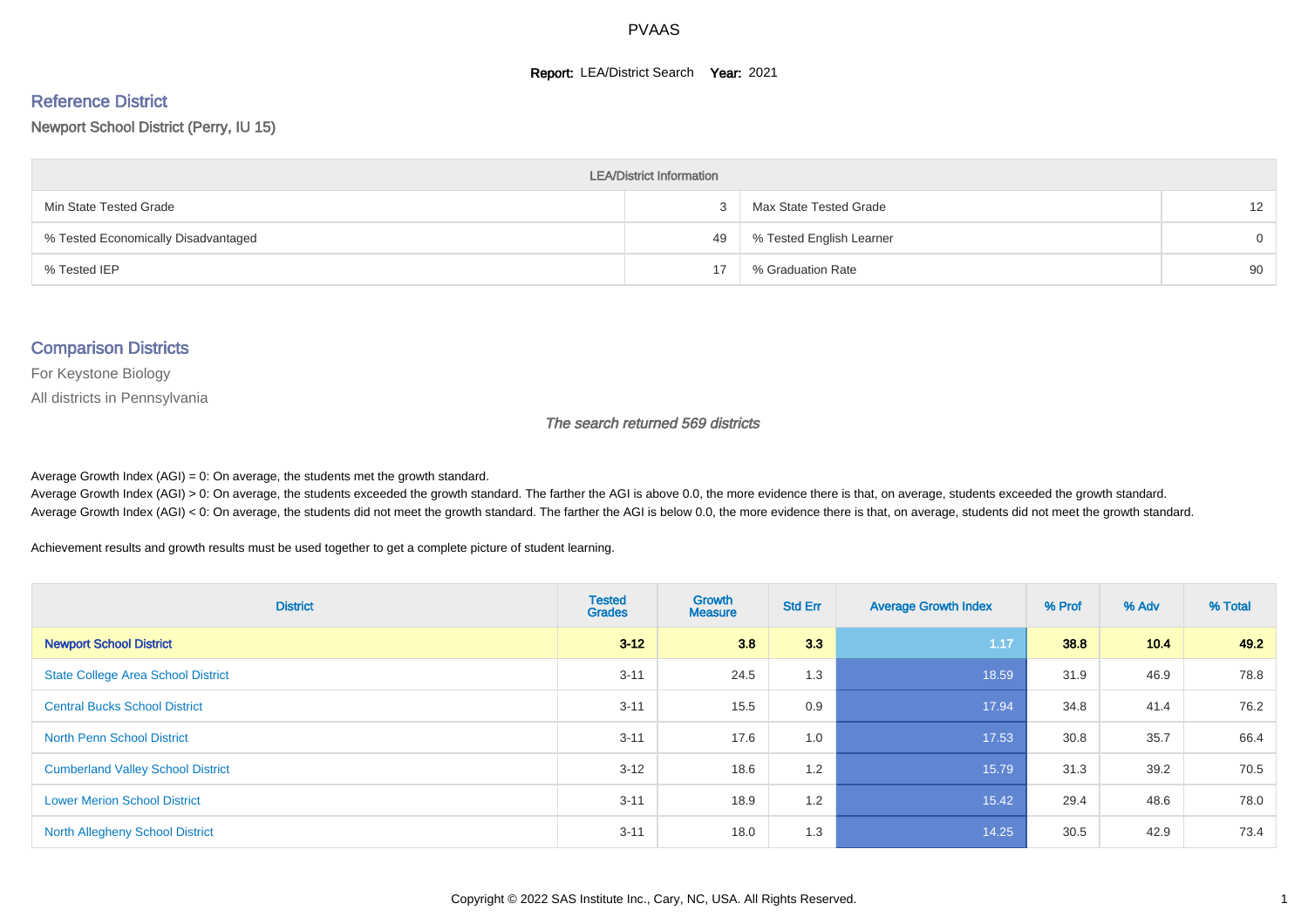| <b>District</b>                               | <b>Tested</b><br><b>Grades</b> | <b>Growth</b><br><b>Measure</b> | <b>Std Err</b> | <b>Average Growth Index</b> | % Prof | % Adv | % Total |
|-----------------------------------------------|--------------------------------|---------------------------------|----------------|-----------------------------|--------|-------|---------|
| <b>Newport School District</b>                | $3 - 12$                       | 3.8                             | 3.3            | 1.17                        | 38.8   | 10.4  | 49.2    |
| <b>Dallastown Area School District</b>        | $3 - 11$                       | 19.9                            | 1.4            | 14.14                       | 36.8   | 34.2  | 71.0    |
| <b>Spring-Ford Area School District</b>       | $3 - 11$                       | 16.6                            | 1.2            | 14.02                       | 30.4   | 45.3  | 75.7    |
| <b>Colonial School District</b>               | $3 - 11$                       | 22.1                            | 1.6            | 13.55                       | 27.2   | 43.5  | 70.6    |
| <b>Souderton Area School District</b>         | $3 - 11$                       | 18.5                            | 1.4            | 12.86                       | 39.2   | 31.2  | 70.4    |
| <b>Tyrone Area School District</b>            | $3 - 12$                       | 29.2                            | 2.3            | 12.86                       | 36.6   | 29.1  | 65.7    |
| <b>Council Rock School District</b>           | $3 - 11$                       | 13.5                            | 1.1            | 12.27                       | 32.0   | 35.4  | 67.4    |
| <b>Littlestown Area School District</b>       | $3 - 11$                       | 28.7                            | 2.4            | 11.83                       | 38.4   | 29.3  | 67.7    |
| <b>Warwick School District</b>                | $3 - 11$                       | 21.7                            | 1.8            | 11.76                       | 27.7   | 36.3  | 64.0    |
| <b>Hempfield School District</b>              | $3 - 11$                       | 13.4                            | 1.3            | 10.53                       | 29.9   | 36.8  | 66.7    |
| <b>Derry Township School District</b>         | $3 - 10$                       | 20.1                            | 2.0            | 10.20                       | 32.8   | 46.9  | 79.7    |
| <b>Loyalsock Township School District</b>     | $3 - 12$                       | 26.7                            | 2.7            | 9.92                        | 36.8   | 35.1  | 71.9    |
| New Hope-Solebury School District             | $3 - 11$                       | 28.8                            | 2.9            | 9.77                        | 31.6   | 50.0  | 81.6    |
| <b>Delaware Valley School District</b>        | $3 - 11$                       | 15.7                            | 1.6            | 9.62                        | 36.7   | 32.1  | 68.8    |
| Fox Chapel Area School District               | $3 - 11$                       | 17.6                            | 1.9            | 9.47                        | 22.9   | 52.0  | 74.9    |
| <b>Wayne Highlands School District</b>        | $3 - 11$                       | 22.5                            | 2.5            | 9.16                        | 33.8   | 40.4  | 74.2    |
| <b>Unionville-Chadds Ford School District</b> | $3 - 11$                       | 15.8                            | 1.7            | 9.12                        | 31.2   | 48.0  | 79.2    |
| Palmyra Area School District                  | $3 - 11$                       | 16.2                            | 1.8            | 9.02                        | 38.8   | 34.0  | 72.8    |
| <b>Marple Newtown School District</b>         | $3 - 11$                       | 20.6                            | 2.3            | 8.95                        | 31.1   | 42.7  | 73.8    |
| <b>Central York School District</b>           | $3 - 12$                       | 12.9                            | 1.5            | 8.64                        | 31.4   | 24.1  | 55.5    |
| <b>Saucon Valley School District</b>          | $3 - 11$                       | 18.9                            | 2.2            | 8.48                        | 26.0   | 39.6  | 65.6    |
| <b>Southern York County School District</b>   | $3 - 11$                       | 15.5                            | 1.8            | 8.48                        | 37.6   | 29.2  | 66.8    |
| <b>Upper Darby School District</b>            | $3 - 12$                       | 11.2                            | 1.4            | 8.28                        | 23.8   | 11.8  | 35.6    |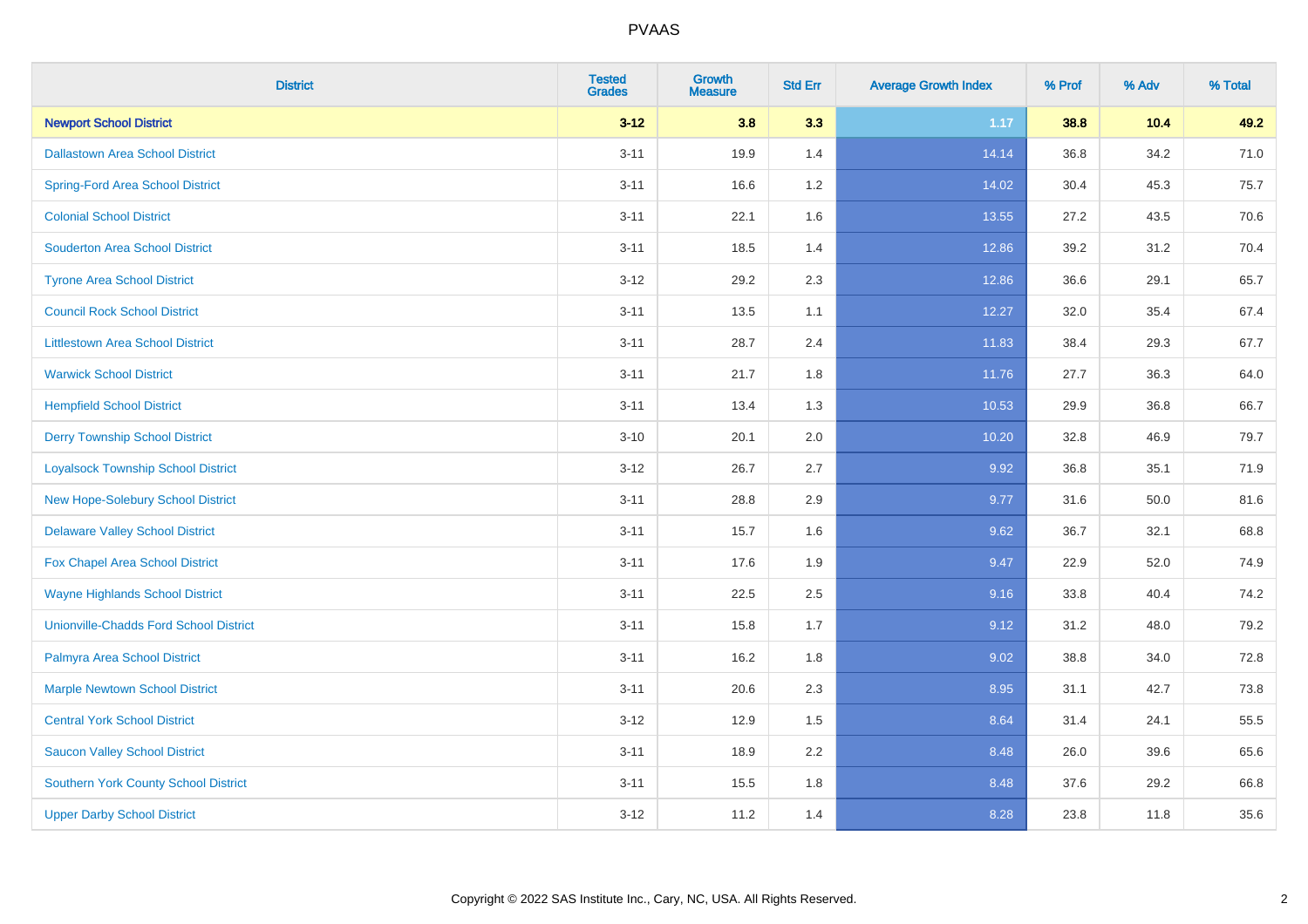| <b>District</b>                           | <b>Tested</b><br><b>Grades</b> | <b>Growth</b><br><b>Measure</b> | <b>Std Err</b> | <b>Average Growth Index</b> | % Prof | % Adv | % Total |
|-------------------------------------------|--------------------------------|---------------------------------|----------------|-----------------------------|--------|-------|---------|
| <b>Newport School District</b>            | $3 - 12$                       | 3.8                             | 3.3            | 1.17                        | 38.8   | 10.4  | 49.2    |
| <b>Collegium Charter School</b>           | $3 - 10$                       | 21.2                            | 2.6            | 8.18                        | 25.4   | 16.4  | 41.8    |
| <b>Peters Township School District</b>    | $3 - 11$                       | 14.1                            | 1.7            | 8.16                        | 35.2   | 41.6  | 76.8    |
| <b>Upper Saint Clair School District</b>  | $3 - 11$                       | 13.8                            | 1.8            | 7.86                        | 32.2   | 44.5  | 76.7    |
| <b>Mifflin County School District</b>     | $3 - 11$                       | 12.3                            | 1.6            | 7.69                        | 35.1   | 15.1  | 50.3    |
| <b>East Penn School District</b>          | $3 - 11$                       | 8.9                             | 1.2            | 7.61                        | 32.8   | 26.4  | 59.2    |
| <b>Manheim Township School District</b>   | $3 - 12$                       | 10.9                            | 1.5            | 7.51                        | 30.9   | 31.0  | 61.9    |
| <b>Mountain View School District</b>      | $3 - 11$                       | 24.2                            | 3.4            | 7.20                        | 45.8   | 37.3  | 83.0    |
| <b>Danville Area School District</b>      | $3 - 11$                       | 18.4                            | 2.6            | 7.19                        | 32.0   | 46.1  | 78.1    |
| <b>Upper Merion Area School District</b>  | $3 - 11$                       | 14.0                            | 2.0            | 7.15                        | 34.4   | 32.6  | 67.0    |
| <b>Whitehall-Coplay School District</b>   | $3 - 11$                       | 11.8                            | 1.7            | 7.06                        | 32.3   | 21.7  | 54.0    |
| <b>Camp Hill School District</b>          | $3 - 12$                       | 20.7                            | 2.9            | 7.00                        | 32.3   | 41.4  | 73.7    |
| <b>Methacton School District</b>          | $3 - 11$                       | 11.0                            | 1.6            | 6.94                        | 36.0   | 33.6  | 69.6    |
| <b>Millcreek Township School District</b> | $3 - 11$                       | 9.1                             | 1.4            | 6.61                        | 34.5   | 30.1  | 64.6    |
| <b>Neshaminy School District</b>          | $3 - 11$                       | 8.6                             | 1.3            | 6.56                        | 31.3   | 23.9  | 55.2    |
| <b>Manheim Central School District</b>    | $3 - 11$                       | 12.8                            | 2.0            | 6.52                        | 27.8   | 35.4  | 63.2    |
| <b>Cocalico School District</b>           | $3 - 11$                       | 12.3                            | 1.9            | 6.48                        | 28.2   | 32.3  | 60.5    |
| <b>Armstrong School District</b>          | $3 - 11$                       | 9.8                             | 1.6            | 6.22                        | 32.8   | 24.6  | 57.4    |
| <b>Tuscarora School District</b>          | $3 - 11$                       | 13.4                            | 2.2            | 6.20                        | 37.1   | 26.3  | 63.4    |
| <b>Franklin Regional School District</b>  | $3 - 11$                       | 11.3                            | 1.8            | 6.13                        | 30.0   | 35.0  | 65.0    |
| <b>Agora Cyber Charter School</b>         | $3 - 11$                       | 14.6                            | 2.4            | 6.03                        | 24.7   | 19.5  | 44.2    |
| Indiana Area School District              | $3 - 11$                       | 12.0                            | 2.0            | 5.98                        | 30.0   | 30.4  | 60.3    |
| <b>Punxsutawney Area School District</b>  | $3 - 11$                       | 15.8                            | 2.7            | 5.83                        | 18.6   | 29.0  | 47.6    |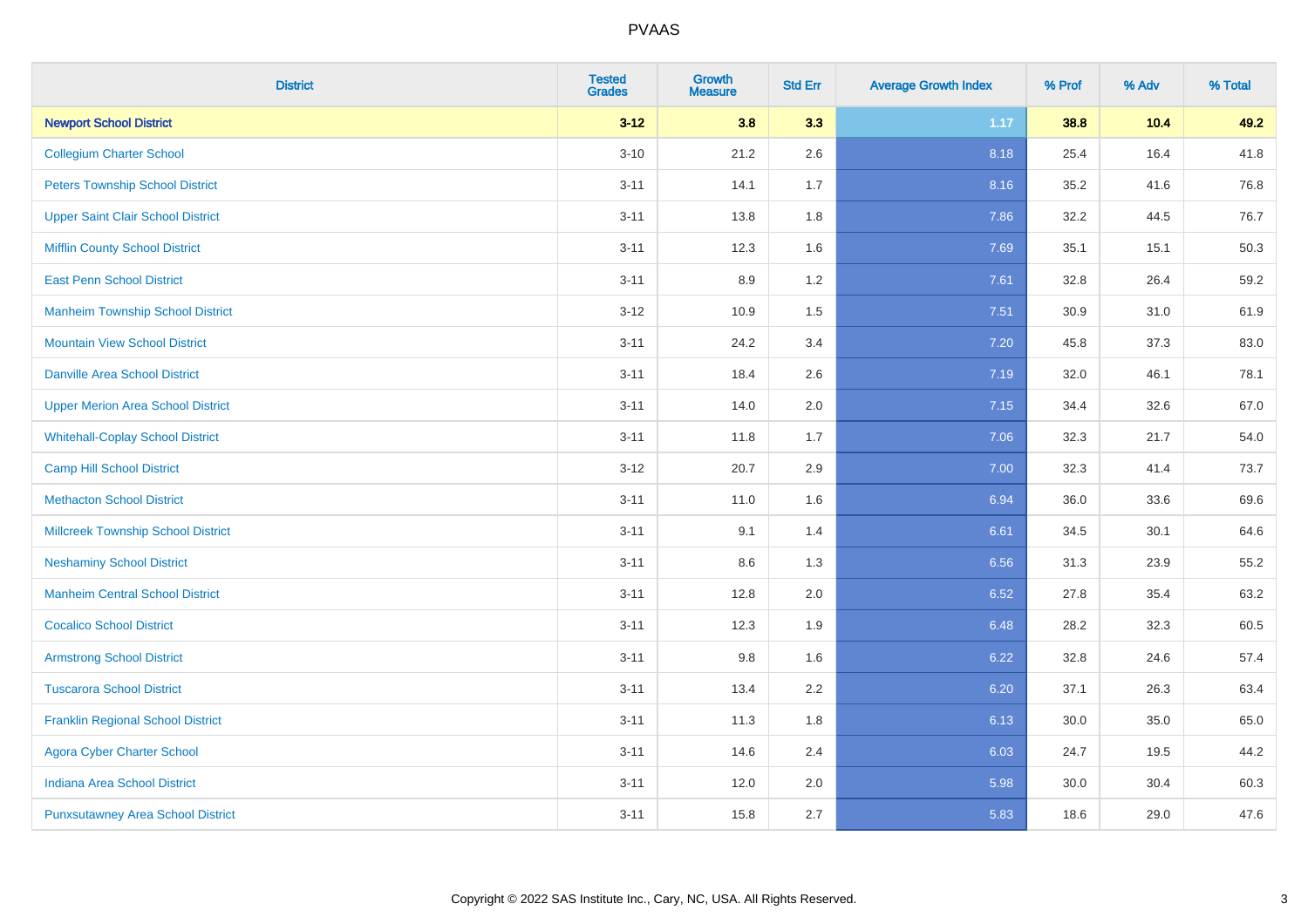| <b>District</b>                              | <b>Tested</b><br><b>Grades</b> | <b>Growth</b><br><b>Measure</b> | <b>Std Err</b> | <b>Average Growth Index</b> | % Prof | % Adv  | % Total |
|----------------------------------------------|--------------------------------|---------------------------------|----------------|-----------------------------|--------|--------|---------|
| <b>Newport School District</b>               | $3 - 12$                       | 3.8                             | 3.3            | 1.17                        | 38.8   | $10.4$ | 49.2    |
| <b>Blue Mountain School District</b>         | $3 - 10$                       | 12.2                            | 2.1            | 5.81                        | 30.7   | 26.1   | 56.8    |
| <b>Harbor Creek School District</b>          | $3 - 11$                       | 13.4                            | 2.3            | 5.80                        | 34.5   | 40.7   | 75.2    |
| <b>Pequea Valley School District</b>         | $3 - 11$                       | 18.0                            | 3.1            | 5.74                        | 29.2   | 37.5   | 66.7    |
| Lampeter-Strasburg School District           | $3 - 12$                       | 11.0                            | 1.9            | 5.69                        | 35.4   | 32.3   | 67.7    |
| <b>Hermitage School District</b>             | $3 - 12$                       | 14.0                            | 2.5            | 5.59                        | 34.0   | 27.0   | 61.0    |
| <b>Pine-Richland School District</b>         | $3 - 11$                       | 9.3                             | 1.7            | 5.56                        | 42.3   | 35.8   | 78.1    |
| <b>Lake-Lehman School District</b>           | $3 - 11$                       | 14.9                            | 2.8            | 5.34                        | 25.8   | 22.5   | 48.3    |
| Penns Valley Area School District            | $3 - 12$                       | 14.1                            | 2.6            | 5.33                        | 29.6   | 23.3   | 52.9    |
| <b>Avon Grove School District</b>            | $3 - 10$                       | $7.6\,$                         | 1.4            | 5.29                        | 33.7   | 33.2   | 67.0    |
| <b>Cornwall-Lebanon School District</b>      | $3 - 11$                       | 8.2                             | 1.6            | 5.24                        | 28.0   | 20.5   | 48.6    |
| <b>West Branch Area School District</b>      | $3 - 11$                       | 17.0                            | 3.3            | $5.20$                      | 47.1   | 19.1   | 66.2    |
| <b>Fleetwood Area School District</b>        | $3 - 10$                       | 10.4                            | 2.0            | 5.19                        | 31.7   | 25.8   | 57.5    |
| <b>Pennridge School District</b>             | $3 - 10$                       | 7.4                             | 1.5            | 5.10                        | 32.0   | 27.6   | 59.6    |
| Pen Argyl Area School District               | $3 - 12$                       | 12.8                            | 2.5            | 5.10                        | 28.5   | 23.8   | 52.3    |
| <b>Berlin Brothersvalley School District</b> | $3 - 11$                       | 19.6                            | 4.0            | 4.93                        | 28.3   | 41.3   | 69.6    |
| <b>Easton Area School District</b>           | $3 - 12$                       | 6.3                             | 1.3            | 4.91                        | 24.1   | 13.0   | 37.1    |
| <b>Quaker Valley School District</b>         | $3 - 11$                       | 12.2                            | 2.5            | 4.90                        | 39.5   | 26.4   | 65.9    |
| <b>Belle Vernon Area School District</b>     | $3 - 11$                       | 11.1                            | 2.3            | 4.88                        | 31.6   | 25.4   | 57.1    |
| <b>Lehighton Area School District</b>        | $3 - 11$                       | 11.4                            | 2.4            | 4.84                        | 30.5   | 24.9   | 55.3    |
| <b>Iroquois School District</b>              | $3 - 11$                       | 13.6                            | 2.8            | 4.83                        | 33.3   | 16.0   | 49.4    |
| <b>Penn Manor School District</b>            | $3 - 11$                       | 7.1                             | 1.5            | 4.82                        | 26.7   | 20.5   | 47.2    |
| <b>Lakeland School District</b>              | $3 - 11$                       | 13.3                            | 2.8            | 4.80                        | 22.2   | 21.2   | 43.4    |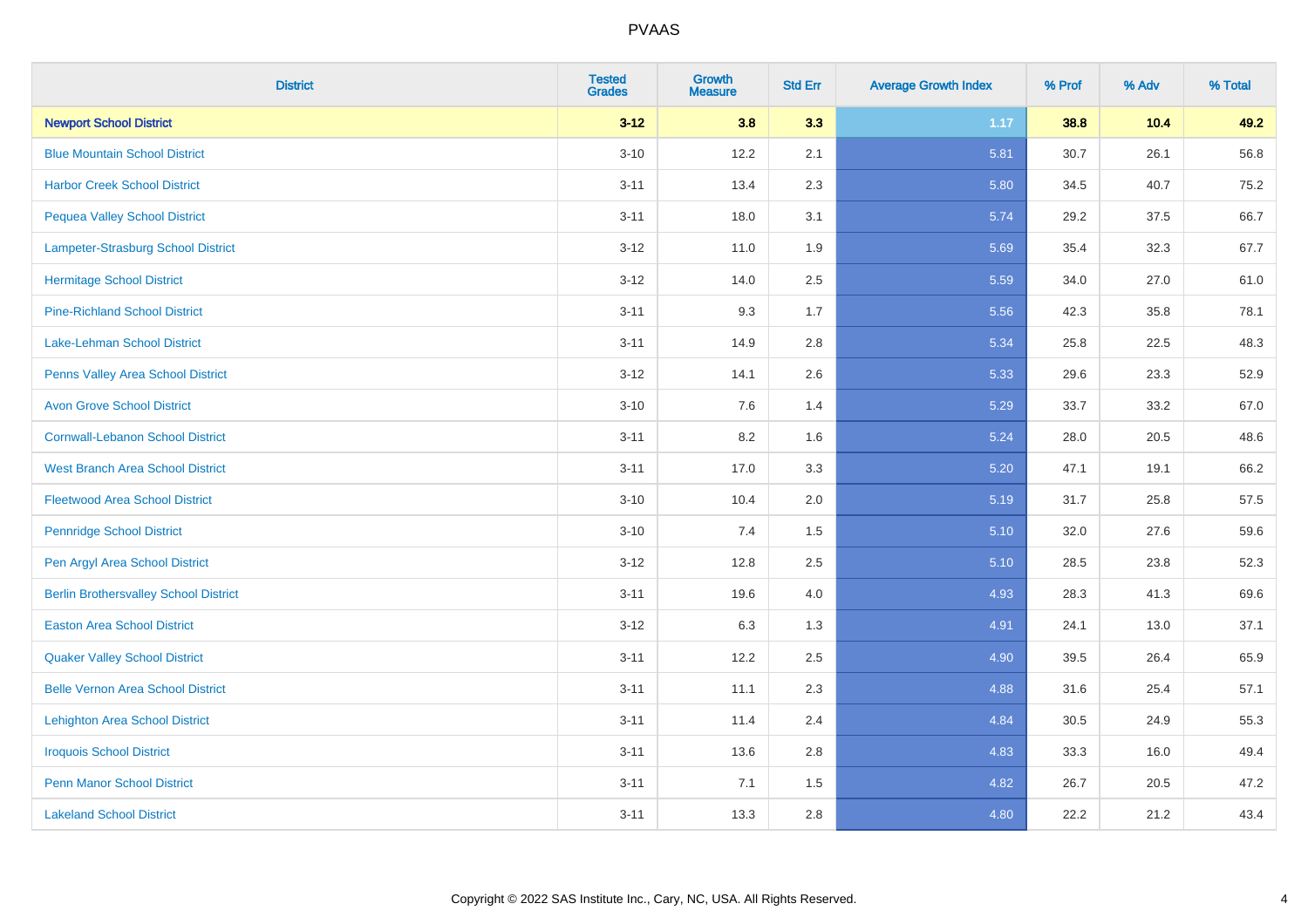| <b>District</b>                                | <b>Tested</b><br><b>Grades</b> | <b>Growth</b><br><b>Measure</b> | <b>Std Err</b> | <b>Average Growth Index</b> | % Prof | % Adv | % Total |
|------------------------------------------------|--------------------------------|---------------------------------|----------------|-----------------------------|--------|-------|---------|
| <b>Newport School District</b>                 | $3 - 12$                       | 3.8                             | 3.3            | 1.17                        | 38.8   | 10.4  | 49.2    |
| <b>West Perry School District</b>              | $3 - 11$                       | 11.0                            | 2.3            | 4.76                        | 26.9   | 20.5  | 47.4    |
| <b>Stroudsburg Area School District</b>        | $3 - 11$                       | 7.5                             | 1.6            | 4.70                        | 30.4   | 18.3  | 48.7    |
| Northern York County School District           | $3 - 11$                       | 8.4                             | 1.8            | 4.63                        | 24.3   | 23.1  | 47.4    |
| <b>Conewago Valley School District</b>         | $3 - 12$                       | 7.6                             | 1.7            | 4.46                        | 41.3   | 19.4  | 60.6    |
| Montrose Area School District                  | $3 - 10$                       | 12.3                            | 2.8            | 4.41                        | 37.8   | 28.9  | 66.7    |
| <b>Pennsbury School District</b>               | $3 - 11$                       | 5.6                             | 1.3            | 4.38                        | 37.7   | 27.7  | 65.4    |
| <b>Lower Moreland Township School District</b> | $3 - 11$                       | 8.7                             | 2.0            | 4.35                        | 38.2   | 33.2  | 71.4    |
| <b>West Allegheny School District</b>          | $3 - 12$                       | 8.6                             | 2.0            | 4.34                        | 37.3   | 27.2  | 64.5    |
| <b>Coudersport Area School District</b>        | $3 - 11$                       | 14.8                            | 3.4            | 4.33                        | 34.7   | 28.0  | 62.7    |
| Maritime Academy Charter School                | $3 - 10$                       | 13.2                            | 3.1            | 4.29                        | 24.0   | 1.3   | 25.3    |
| <b>Wallenpaupack Area School District</b>      | $3 - 11$                       | 8.8                             | 2.1            | 4.28                        | 28.5   | 18.9  | 47.4    |
| Pennsylvania Leadership Charter School         | $3 - 11$                       | $8.0\,$                         | 1.9            | 4.22                        | 33.1   | 27.8  | 60.9    |
| <b>Elizabethtown Area School District</b>      | $3 - 12$                       | 7.1                             | 1.7            | 4.19                        | 36.4   | 27.6  | 64.0    |
| <b>Laurel School District</b>                  | $3 - 11$                       | 13.0                            | 3.1            | 4.19                        | 30.3   | 15.7  | 46.1    |
| <b>Valley View School District</b>             | $3 - 11$                       | 9.3                             | 2.2            | 4.18                        | 26.6   | 23.1  | 49.7    |
| <b>Ephrata Area School District</b>            | $3 - 11$                       | 6.8                             | 1.7            | 4.08                        | 31.6   | 17.1  | 48.8    |
| Downingtown Area School District               | $3 - 11$                       | 4.4                             | 1.1            | 4.06                        | 30.1   | 32.0  | 62.2    |
| <b>Radnor Township School District</b>         | $3 - 12$                       | 7.5                             | 1.9            | 4.03                        | 33.0   | 38.3  | 71.3    |
| <b>Abington Heights School District</b>        | $3 - 11$                       | $6.7\,$                         | 1.7            | 4.00                        | 33.8   | 31.7  | 65.5    |
| Phoenixville Area School District              | $3 - 11$                       | 7.3                             | 1.8            | 3.96                        | 32.3   | 27.6  | 59.8    |
| <b>Dallas School District</b>                  | $3 - 11$                       | 8.1                             | 2.1            | 3.87                        | 32.4   | 22.4  | 54.8    |
| <b>Warrior Run School District</b>             | $3 - 11$                       | 10.5                            | 2.7            | 3.86                        | 34.1   | 16.8  | 50.9    |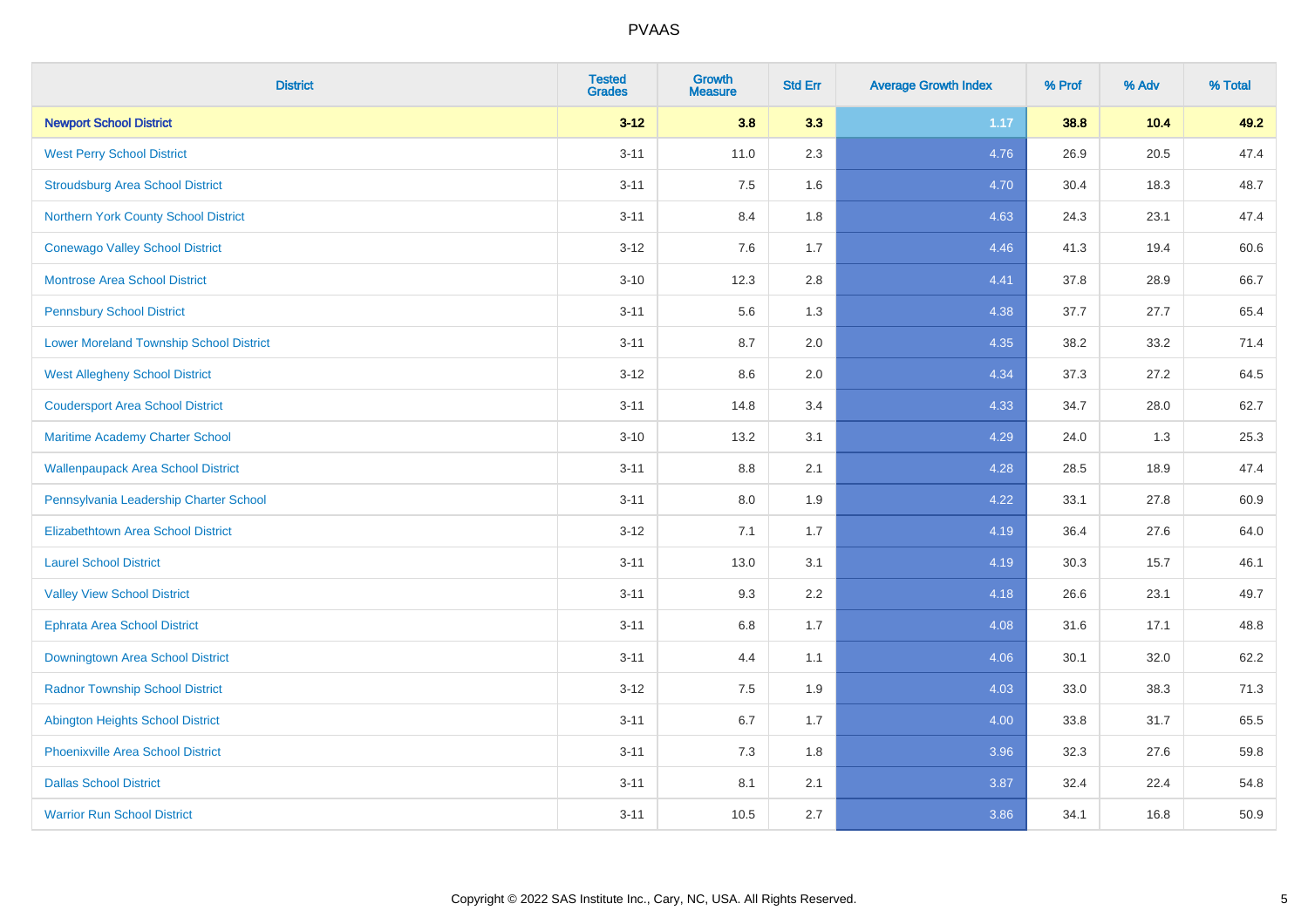| <b>District</b>                            | <b>Tested</b><br><b>Grades</b> | <b>Growth</b><br><b>Measure</b> | <b>Std Err</b> | <b>Average Growth Index</b> | % Prof | % Adv   | % Total  |
|--------------------------------------------|--------------------------------|---------------------------------|----------------|-----------------------------|--------|---------|----------|
| <b>Newport School District</b>             | $3 - 12$                       | 3.8                             | 3.3            | 1.17                        | 38.8   | 10.4    | 49.2     |
| <b>Hazleton Area School District</b>       | $3 - 11$                       | $6.0\,$                         | 1.6            | 3.85                        | 20.5   | $9.0\,$ | 29.5     |
| <b>Juniata County School District</b>      | $3 - 12$                       | 7.7                             | 2.0            | 3.81                        | 22.9   | 18.9    | 41.8     |
| <b>Hampton Township School District</b>    | $3 - 11$                       | 7.4                             | 2.0            | 3.79                        | 37.9   | 39.2    | 77.0     |
| <b>Dover Area School District</b>          | $3 - 12$                       | 7.1                             | 1.9            | 3.78                        | 33.0   | 18.7    | 51.7     |
| <b>Spring Cove School District</b>         | $3 - 11$                       | 9.1                             | 2.4            | 3.77                        | 31.8   | 25.4    | 57.1     |
| <b>Reading School District</b>             | $3 - 11$                       | 4.3                             | 1.2            | 3.71                        | 16.8   | 6.0     | 22.8     |
| <b>William Penn School District</b>        | $3 - 12$                       | 7.0                             | 1.9            | 3.61                        | 14.0   | 7.2     | 21.3     |
| <b>Tredyffrin-Easttown School District</b> | $3 - 10$                       | 8.7                             | 2.4            | 3.57                        | 35.2   | 35.8    | 71.0     |
| Oil City Area School District              | $3 - 11$                       | 8.6                             | 2.4            | 3.56                        | 29.1   | 13.1    | 42.2     |
| <b>York Suburban School District</b>       | $3 - 11$                       | 7.4                             | 2.1            | 3.55                        | 24.9   | 31.2    | 56.1     |
| <b>North Pocono School District</b>        | $3 - 11$                       | 13.1                            | 3.7            | 3.54                        | 31.4   | 33.3    | 64.7     |
| <b>Mars Area School District</b>           | $3 - 10$                       | 6.6                             | 1.9            | 3.45                        | 36.7   | 32.4    | 69.1     |
| <b>Fairview School District</b>            | $3 - 11$                       | 8.3                             | 2.4            | 3.43                        | 41.9   | 34.9    | 76.7     |
| <b>Wilmington Area School District</b>     | $3 - 11$                       | 11.1                            | 3.3            | 3.37                        | 29.8   | 26.2    | 56.0     |
| <b>Conrad Weiser Area School District</b>  | $3 - 11$                       | 7.1                             | 2.1            | 3.34                        | 28.2   | 14.4    | 42.6     |
| <b>Bellefonte Area School District</b>     | $3 - 11$                       | 6.7                             | 2.0            | 3.34                        | 28.8   | 21.5    | $50.2\,$ |
| <b>Kutztown Area School District</b>       | $3 - 12$                       | 9.3                             | 2.8            | 3.34                        | 38.5   | 14.6    | 53.2     |
| South Fayette Township School District     | $3 - 11$                       | $6.0\,$                         | 1.8            | 3.33                        | 32.2   | 38.3    | 70.5     |
| <b>Steel Valley School District</b>        | $3 - 11$                       | 11.1                            | 3.3            | 3.33                        | 34.8   | 10.1    | 44.9     |
| Upper Dauphin Area School District         | $3 - 11$                       | 16.5                            | 5.1            | 3.26                        | 37.5   | 26.8    | 64.3     |
| <b>Penncrest School District</b>           | $3 - 11$                       | 6.0                             | 1.9            | 3.24                        | 31.1   | 16.9    | 48.0     |
| <b>Apollo-Ridge School District</b>        | $3 - 12$                       | 9.5                             | 3.0            | 3.23                        | 34.0   | 9.4     | 43.4     |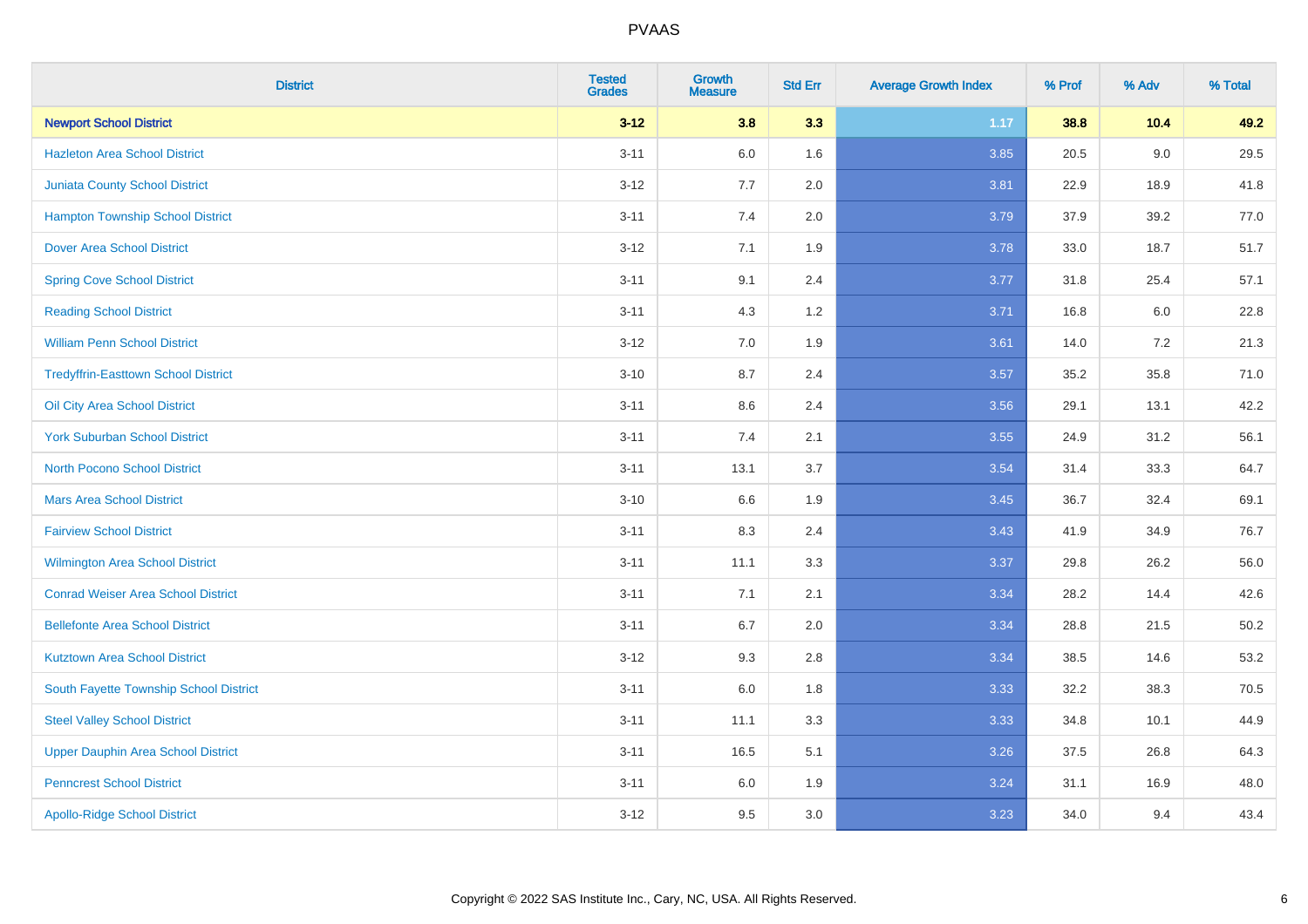| <b>District</b>                                    | <b>Tested</b><br><b>Grades</b> | <b>Growth</b><br><b>Measure</b> | <b>Std Err</b> | <b>Average Growth Index</b> | % Prof | % Adv  | % Total |
|----------------------------------------------------|--------------------------------|---------------------------------|----------------|-----------------------------|--------|--------|---------|
| <b>Newport School District</b>                     | $3 - 12$                       | 3.8                             | 3.3            | 1.17                        | 38.8   | $10.4$ | 49.2    |
| <b>Avon Grove Charter School</b>                   | $3 - 11$                       | 9.8                             | 3.1            | 3.18                        | 32.4   | 26.0   | 58.4    |
| 21st Century Cyber Charter School                  | $6 - 12$                       | 6.6                             | 2.1            | 3.16                        | 29.0   | 21.8   | 50.8    |
| <b>Greenwood School District</b>                   | $3 - 11$                       | 11.3                            | 3.6            | 3.14                        | 31.2   | 32.8   | 63.9    |
| Capital Area School for the Arts Charter School    | $9 - 11$                       | 14.2                            | 4.5            | 3.13                        | 27.5   | 30.0   | 57.5    |
| <b>Kane Area School District</b>                   | $3 - 10$                       | 8.8                             | 2.9            | 3.07                        | 31.4   | 19.8   | 51.2    |
| <b>Upper Perkiomen School District</b>             | $3 - 11$                       | $5.7\,$                         | 1.9            | 3.04                        | 25.4   | 19.9   | 45.4    |
| <b>Lower Dauphin School District</b>               | $3 - 11$                       | 5.3                             | 1.8            | 3.03                        | 30.6   | 26.8   | 57.5    |
| Allegheny-Clarion Valley School District           | $3 - 10$                       | 12.3                            | 4.1            | 3.03                        | 33.3   | 19.0   | 52.4    |
| <b>Line Mountain School District</b>               | $3 - 11$                       | 11.7                            | 3.9            | 3.01                        | 40.4   | 42.3   | 82.7    |
| <b>Bald Eagle Area School District</b>             | $3 - 11$                       | 7.6                             | 2.5            | 3.00                        | 31.6   | 15.6   | 47.3    |
| <b>Canton Area School District</b>                 | $3 - 11$                       | 8.4                             | 2.9            | 2.92                        | 13.8   | 23.0   | 36.8    |
| South Butler County School District                | $3 - 10$                       | 6.3                             | 2.2            | 2.80                        | 37.8   | 19.2   | 57.0    |
| <b>Great Valley School District</b>                | $3 - 11$                       | 5.4                             | 2.0            | 2.77                        | 33.8   | 33.5   | 67.3    |
| <b>Donegal School District</b>                     | $3 - 12$                       | 5.9                             | 2.2            | 2.72                        | 34.1   | 23.1   | 57.2    |
| <b>Tamaqua Area School District</b>                | $3 - 12$                       | 6.5                             | 2.4            | 2.72                        | 34.3   | 17.5   | 51.8    |
| <b>Crawford Central School District</b>            | $3 - 11$                       | 5.7                             | 2.1            | 2.71                        | 26.4   | 15.8   | 42.1    |
| Saint Marys Area School District                   | $3 - 11$                       | 6.0                             | 2.2            | 2.69                        | 35.4   | 18.3   | 53.7    |
| <b>Bedford Area School District</b>                | $3 - 11$                       | 6.4                             | 2.4            | 2.68                        | 31.0   | 20.6   | 51.6    |
| <b>Commonwealth Charter Academy Charter School</b> | $3 - 10$                       | 4.2                             | 1.6            | 2.68                        | 27.0   | 15.6   | 42.5    |
| <b>Palisades School District</b>                   | $3 - 11$                       | 7.7                             | 2.9            | 2.66                        | 27.8   | 20.3   | 48.1    |
| Northern Tioga School District                     | $3 - 12$                       | 6.8                             | 2.6            | 2.64                        | 25.0   | 16.9   | 41.9    |
| <b>Homer-Center School District</b>                | $3 - 11$                       | 8.8                             | 3.5            | 2.53                        | 38.0   | 17.7   | 55.8    |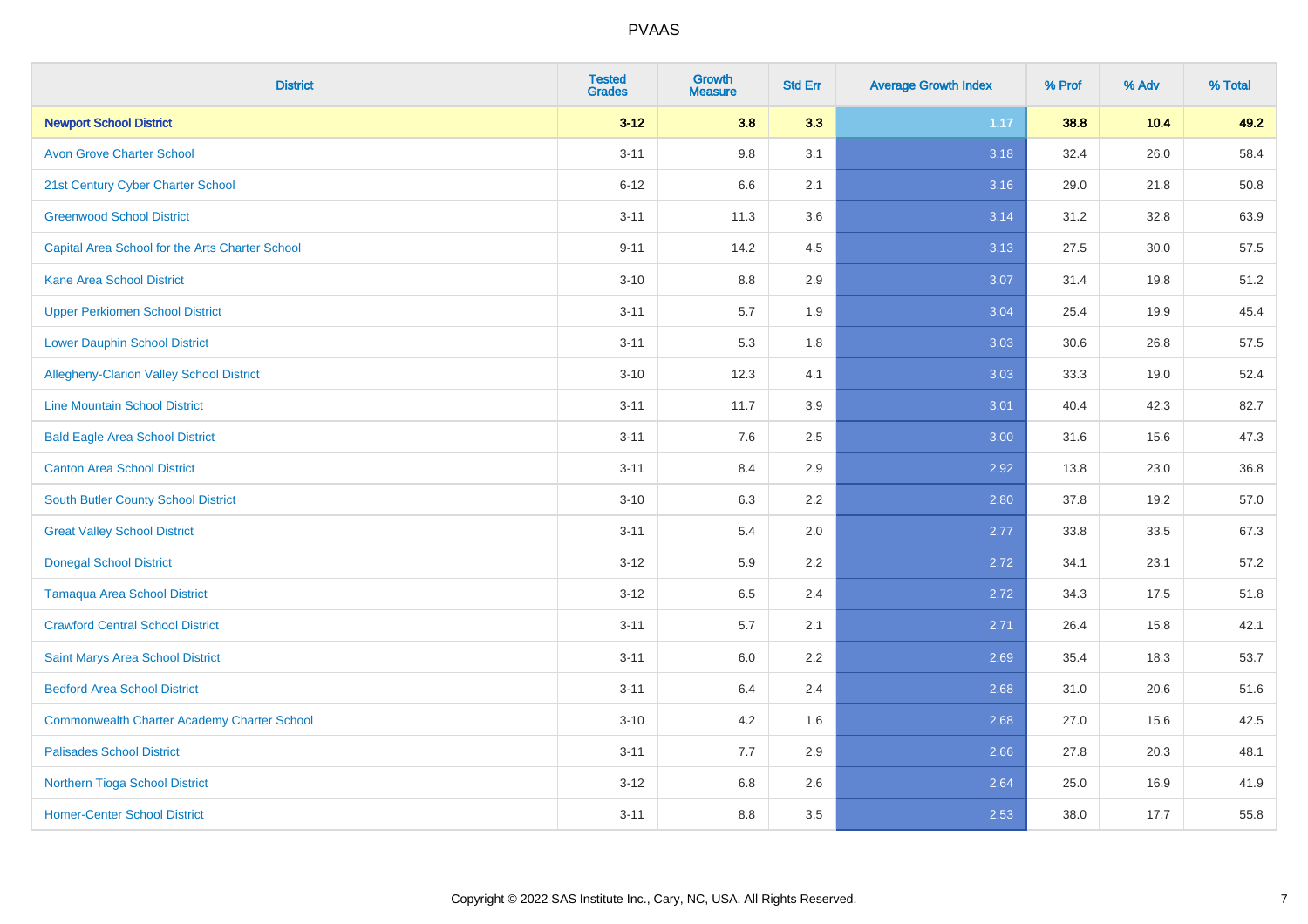| <b>District</b>                                | <b>Tested</b><br><b>Grades</b> | <b>Growth</b><br><b>Measure</b> | <b>Std Err</b> | <b>Average Growth Index</b> | % Prof | % Adv | % Total |
|------------------------------------------------|--------------------------------|---------------------------------|----------------|-----------------------------|--------|-------|---------|
| <b>Newport School District</b>                 | $3 - 12$                       | 3.8                             | 3.3            | 1.17                        | 38.8   | 10.4  | 49.2    |
| Northern Lehigh School District                | $3 - 12$                       | 6.1                             | 2.5            | 2.42                        | 21.4   | 18.0  | 39.3    |
| <b>Bentworth School District</b>               | $3 - 11$                       | 7.0                             | 3.0            | 2.36                        | 26.6   | 17.0  | 43.6    |
| <b>Red Lion Area School District</b>           | $3 - 11$                       | 4.5                             | 1.9            | 2.31                        | 32.3   | 21.5  | 53.8    |
| Huntingdon Area School District                | $3 - 11$                       | 5.8                             | 2.6            | 2.28                        | 27.8   | 17.4  | 45.2    |
| <b>Brandywine Heights Area School District</b> | $3 - 11$                       | 5.8                             | 2.6            | 2.27                        | 27.7   | 28.6  | 56.2    |
| East Pennsboro Area School District            | $3 - 11$                       | 4.8                             | 2.1            | 2.26                        | 36.8   | 16.9  | 53.7    |
| <b>Wallingford-Swarthmore School District</b>  | $3 - 10$                       | 5.0                             | 2.2            | 2.25                        | 33.3   | 37.1  | 70.4    |
| <b>Glendale School District</b>                | $3 - 10$                       | 7.9                             | 3.5            | 2.25                        | 42.6   | 9.3   | 51.8    |
| <b>Blue Ridge School District</b>              | $3 - 11$                       | 8.3                             | 3.7            | 2.24                        | 29.6   | 9.3   | 38.9    |
| Mastery Charter School - Hardy Williams        | $3 - 11$                       | 6.6                             | 3.0            | 2.21                        | 24.7   | 1.2   | 25.9    |
| <b>Brookville Area School District</b>         | $3 - 11$                       | 6.8                             | 3.1            | 2.19                        | 46.1   | 14.6  | 60.7    |
| <b>Mckeesport Area School District</b>         | $3 - 12$                       | 4.6                             | 2.2            | 2.14                        | 21.1   | 4.4   | 25.5    |
| <b>Muncy School District</b>                   | $3 - 11$                       | 6.9                             | 3.3            | 2.12                        | 37.6   | 18.8  | 56.4    |
| <b>Northeastern York School District</b>       | $3 - 11$                       | 3.8                             | 1.8            | 2.11                        | 32.7   | 21.0  | 53.7    |
| Northampton Area School District               | $3 - 11$                       | 3.2                             | 1.5            | 2.05                        | 29.8   | 17.9  | 47.7    |
| <b>Keystone Central School District</b>        | $3 - 11$                       | 3.6                             | 1.8            | 2.04                        | 27.1   | 14.6  | 41.8    |
| <b>Benton Area School District</b>             | $3 - 10$                       | 8.1                             | 4.0            | 2.01                        | 35.7   | 28.6  | 64.3    |
| Pennsylvania Distance Learning Charter School  | $3 - 12$                       | 6.8                             | 3.4            | 1.99                        | 19.8   | 6.2   | 25.9    |
| <b>South Middleton School District</b>         | $3 - 11$                       | 4.4                             | 2.2            | 1.95                        | 31.1   | 16.4  | 47.5    |
| <b>Oswayo Valley School District</b>           | $3-12$                         | 9.9                             | 5.1            | 1.93                        | 26.5   | 44.1  | 70.6    |
| <b>Spring Grove Area School District</b>       | $3 - 11$                       | 3.9                             | 2.0            | 1.90                        | 30.0   | 23.0  | 53.0    |
| <b>Eastern Lebanon County School District</b>  | $3 - 11$                       | 4.0                             | 2.1            | 1.89                        | 23.5   | 11.5  | 35.0    |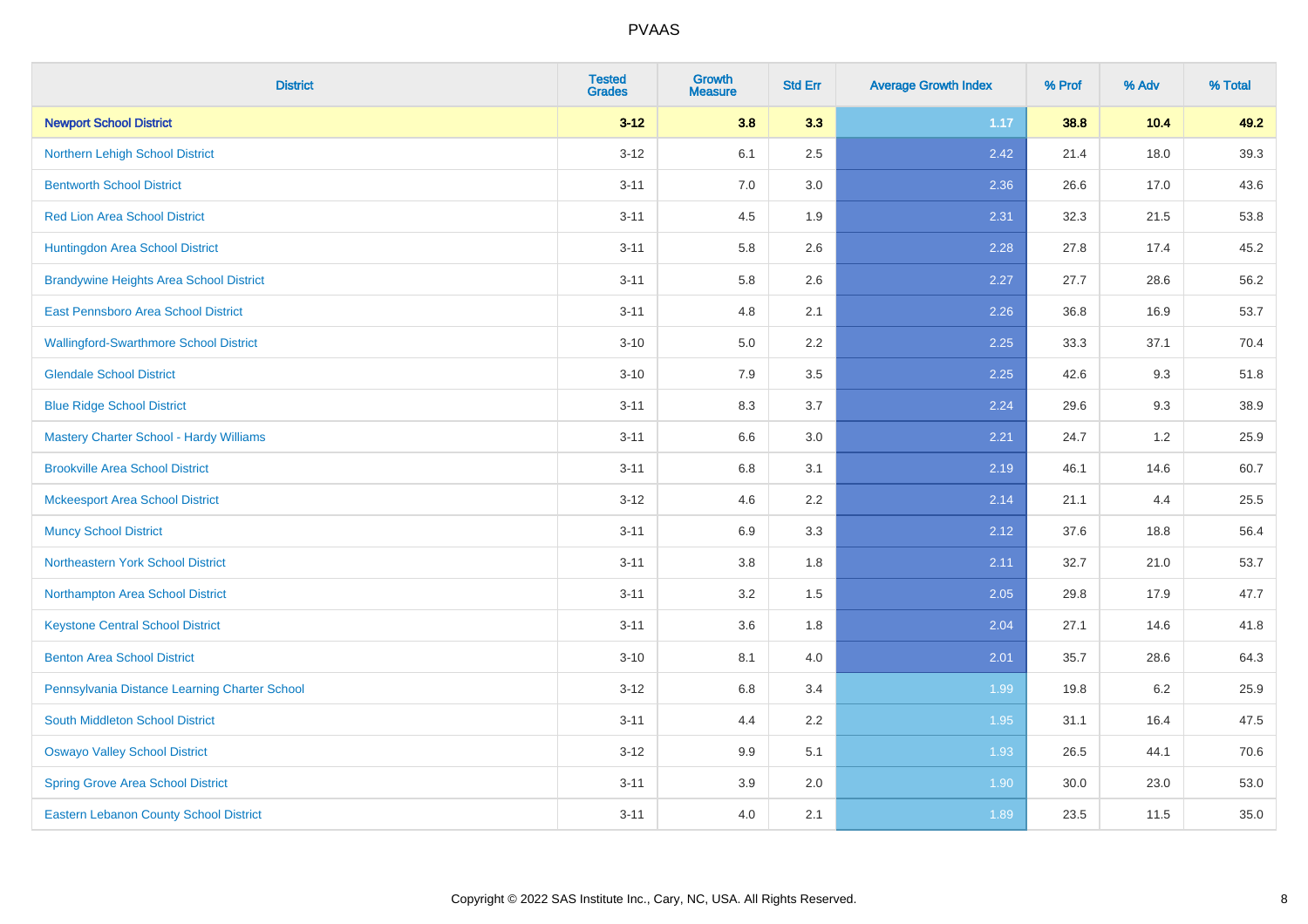| <b>District</b>                             | <b>Tested</b><br><b>Grades</b> | <b>Growth</b><br><b>Measure</b> | <b>Std Err</b> | <b>Average Growth Index</b> | % Prof | % Adv | % Total |
|---------------------------------------------|--------------------------------|---------------------------------|----------------|-----------------------------|--------|-------|---------|
| <b>Newport School District</b>              | $3 - 12$                       | 3.8                             | 3.3            | 1.17                        | 38.8   | 10.4  | 49.2    |
| <b>United School District</b>               | $3 - 11$                       | 6.3                             | 3.3            | 1.89                        | 38.8   | 16.3  | 55.0    |
| <b>Perkiomen Valley School District</b>     | $3 - 11$                       | 2.7                             | 1.5            | 1.83                        | 35.0   | 25.3  | 60.3    |
| <b>Central Valley School District</b>       | $3 - 10$                       | 4.7                             | 2.6            | 1.83                        | 37.8   | 18.5  | 56.3    |
| <b>Sayre Area School District</b>           | $3 - 11$                       | 5.8                             | 3.2            | 1.81                        | 30.3   | 21.0  | 51.3    |
| Leechburg Area School District              | $3 - 11$                       | 7.0                             | 3.9            | 1.79                        | 37.7   | 4.9   | 42.6    |
| Mt Lebanon School District                  | $3 - 11$                       | 2.4                             | 1.3            | 1.79                        | 39.3   | 37.4  | 76.8    |
| <b>Wyalusing Area School District</b>       | $3 - 12$                       | 5.7                             | 3.2            | 1.78                        | 38.6   | 12.9  | 51.4    |
| <b>Multicultural Academy Charter School</b> | $9 - 11$                       | 6.0                             | 3.4            | 1.77                        | 12.3   | 0.0   | 12.3    |
| <b>Port Allegany School District</b>        | $3 - 11$                       | 6.5                             | 3.7            | 1.74                        | 26.4   | 11.3  | 37.7    |
| <b>Penn-Trafford School District</b>        | $3 - 11$                       | 2.9                             | 1.8            | 1.68                        | 46.3   | 26.2  | 72.5    |
| <b>West Shore School District</b>           | $3 - 12$                       | 2.2                             | 1.3            | 1.68                        | 31.8   | 15.2  | 47.1    |
| <b>Waynesboro Area School District</b>      | $3 - 12$                       | $3.0\,$                         | 1.8            | 1.67                        | 26.0   | 23.5  | 49.5    |
| Dr Robert Ketterer Charter School Inc       | $6 - 12$                       | 7.1                             | 4.3            | 1.66                        | 7.3    | 1.7   | 9.0     |
| <b>Halifax Area School District</b>         | $3 - 11$                       | 5.8                             | 3.5            | 1.64                        | 32.1   | 18.9  | 50.9    |
| <b>Salisbury Township School District</b>   | $3 - 11$                       | 5.8                             | 3.6            | 1.62                        | 24.4   | 12.6  | 37.0    |
| <b>Fort Leboeuf School District</b>         | $3 - 11$                       | 3.5                             | 2.2            | 1.58                        | 32.0   | 16.8  | 48.8    |
| <b>Gateway School District</b>              | $3 - 11$                       | 3.1                             | 2.0            | 1.55                        | 35.7   | 18.5  | 54.2    |
| <b>Smethport Area School District</b>       | $3 - 12$                       | 5.8                             | 3.8            | 1.52                        | 24.6   | 20.0  | 44.6    |
| <b>Northern Potter School District</b>      | $3-12$                         | $6.8\,$                         | 4.6            | 1.48                        | 30.6   | 11.1  | 41.7    |
| South Western School District               | $3 - 12$                       | 2.5                             | 1.7            | 1.48                        | 36.2   | 19.7  | 55.9    |
| Susquehanna Township School District        | $3 - 12$                       | 3.9                             | 2.7            | 1.45                        | 19.0   | 13.1  | 32.0    |
| <b>Conestoga Valley School District</b>     | $3 - 11$                       | 2.4                             | 1.7            | 1.43                        | 35.0   | 23.5  | 58.5    |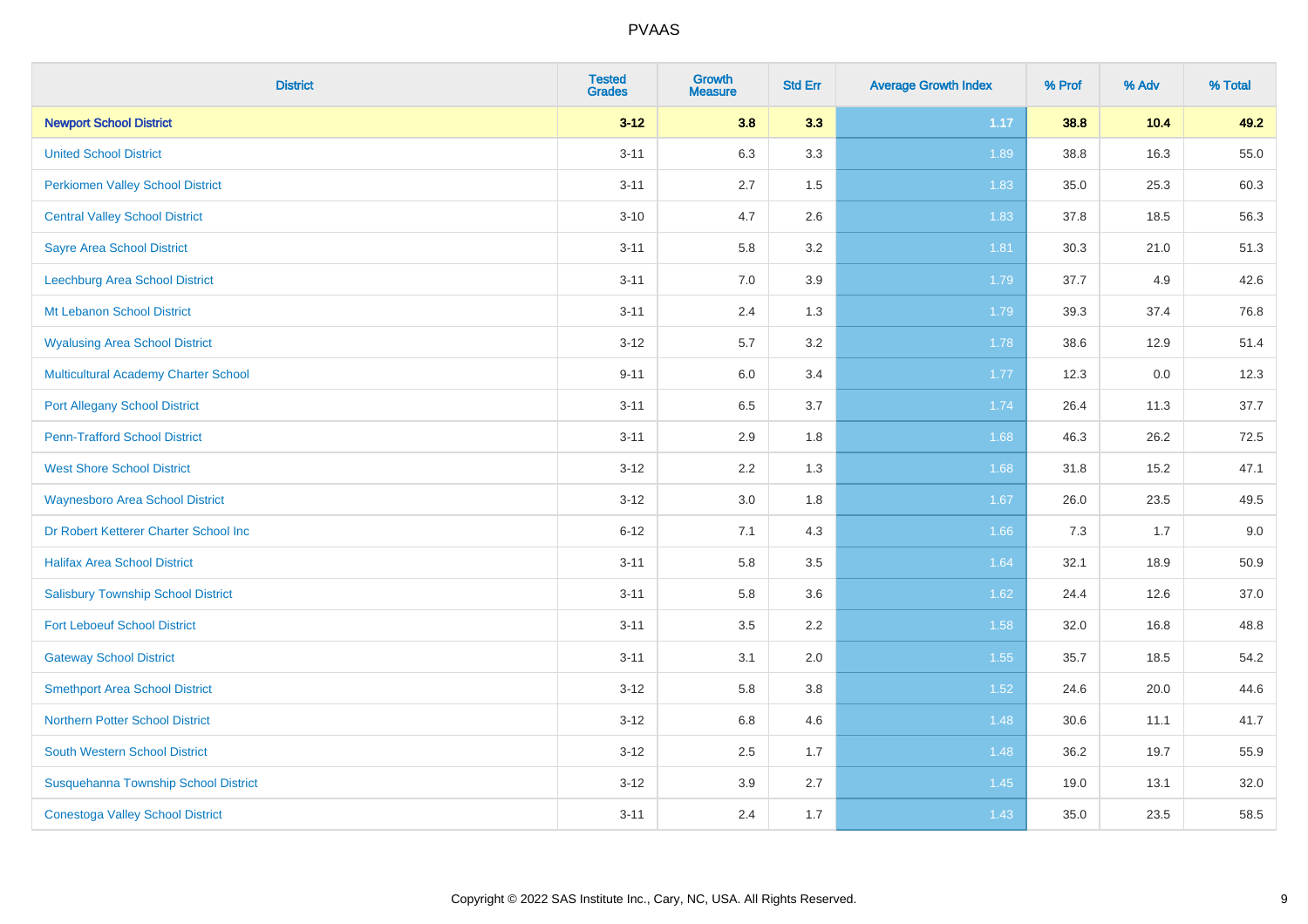| <b>District</b>                                | <b>Tested</b><br><b>Grades</b> | <b>Growth</b><br><b>Measure</b> | <b>Std Err</b> | <b>Average Growth Index</b> | % Prof | % Adv  | % Total |
|------------------------------------------------|--------------------------------|---------------------------------|----------------|-----------------------------|--------|--------|---------|
| <b>Newport School District</b>                 | $3 - 12$                       | 3.8                             | 3.3            | 1.17                        | 38.8   | $10.4$ | 49.2    |
| <b>Midd-West School District</b>               | $3 - 11$                       | 3.6                             | 2.6            | 1.42                        | 28.6   | 25.0   | 53.6    |
| <b>Western Wayne School District</b>           | $3 - 11$                       | 3.6                             | 2.6            | 1.39                        | 30.8   | 16.2   | 47.0    |
| <b>Conemaugh Township Area School District</b> | $3 - 12$                       | 4.8                             | 3.5            | 1.39                        | 30.9   | 27.8   | 58.8    |
| <b>Mastery Charter School - Thomas Campus</b>  | $3 - 10$                       | 7.9                             | 5.7            | 1.39                        | 12.5   | 0.0    | 12.5    |
| <b>Chestnut Ridge School District</b>          | $3 - 12$                       | 4.0                             | 2.9            | 1.38                        | 33.2   | 11.0   | 44.2    |
| Philipsburg-Osceola Area School District       | $3 - 11$                       | 4.1                             | 3.0            | 1.37                        | 22.5   | 16.2   | 38.8    |
| <b>Keystone School District</b>                | $3 - 11$                       | 7.8                             | 5.7            | 1.37                        | 35.0   | 45.0   | 80.0    |
| <b>Ringgold School District</b>                | $3 - 11$                       | 2.9                             | 2.2            | 1.32                        | 23.8   | 13.3   | 37.1    |
| Pennsylvania Virtual Charter School            | $3 - 11$                       | 4.4                             | 3.4            | 1.31                        | 29.8   | 21.2   | 51.0    |
| <b>Purchase Line School District</b>           | $3 - 12$                       | 4.3                             | 3.3            | 1.30                        | 32.3   | 9.0    | 41.4    |
| Johnsonburg Area School District               | $3 - 11$                       | $5.0\,$                         | 3.9            | 1.27                        | 35.5   | 11.8   | 47.4    |
| <b>Bloomsburg Area School District</b>         | $3 - 10$                       | 4.3                             | 3.4            | $1.26$                      | 36.5   | 20.6   | 57.1    |
| <b>Bellwood-Antis School District</b>          | $3 - 10$                       | 3.5                             | 2.8            | 1.24                        | 40.9   | 19.4   | 60.2    |
| <b>Upper Dublin School District</b>            | $3 - 12$                       | 2.1                             | 1.8            | 1.19                        | 34.7   | 30.0   | 64.7    |
| <b>Solanco School District</b>                 | $3 - 11$                       | 2.2                             | 1.8            | 1.18                        | 27.2   | 15.0   | 42.3    |
| <b>Newport School District</b>                 | $3 - 12$                       | 3.8                             | 3.3            | $1.17$                      | 38.8   | 10.4   | 49.2    |
| People For People Charter School               | $3 - 12$                       | 6.4                             | 5.6            | 1.15                        | 2.4    | 0.0    | 2.4     |
| <b>Esperanza Cyber Charter School</b>          | $3 - 11$                       | 7.1                             | 6.1            | 1.15                        | 8.8    | 2.9    | 11.8    |
| <b>Southeast Delco School District</b>         | $3 - 10$                       | 3.9                             | 3.5            | 1.12                        | 18.6   | 3.4    | 22.0    |
| <b>Athens Area School District</b>             | $3 - 11$                       | 2.6                             | 2.3            | 1.11                        | 34.9   | 12.3   | 47.3    |
| <b>Haverford Township School District</b>      | $3 - 11$                       | 1.4                             | 1.4            | 1.05                        | 36.7   | 26.3   | 63.0    |
| <b>Bermudian Springs School District</b>       | $3 - 11$                       | 2.5                             | 2.4            | 1.05                        | 31.8   | 23.5   | 55.3    |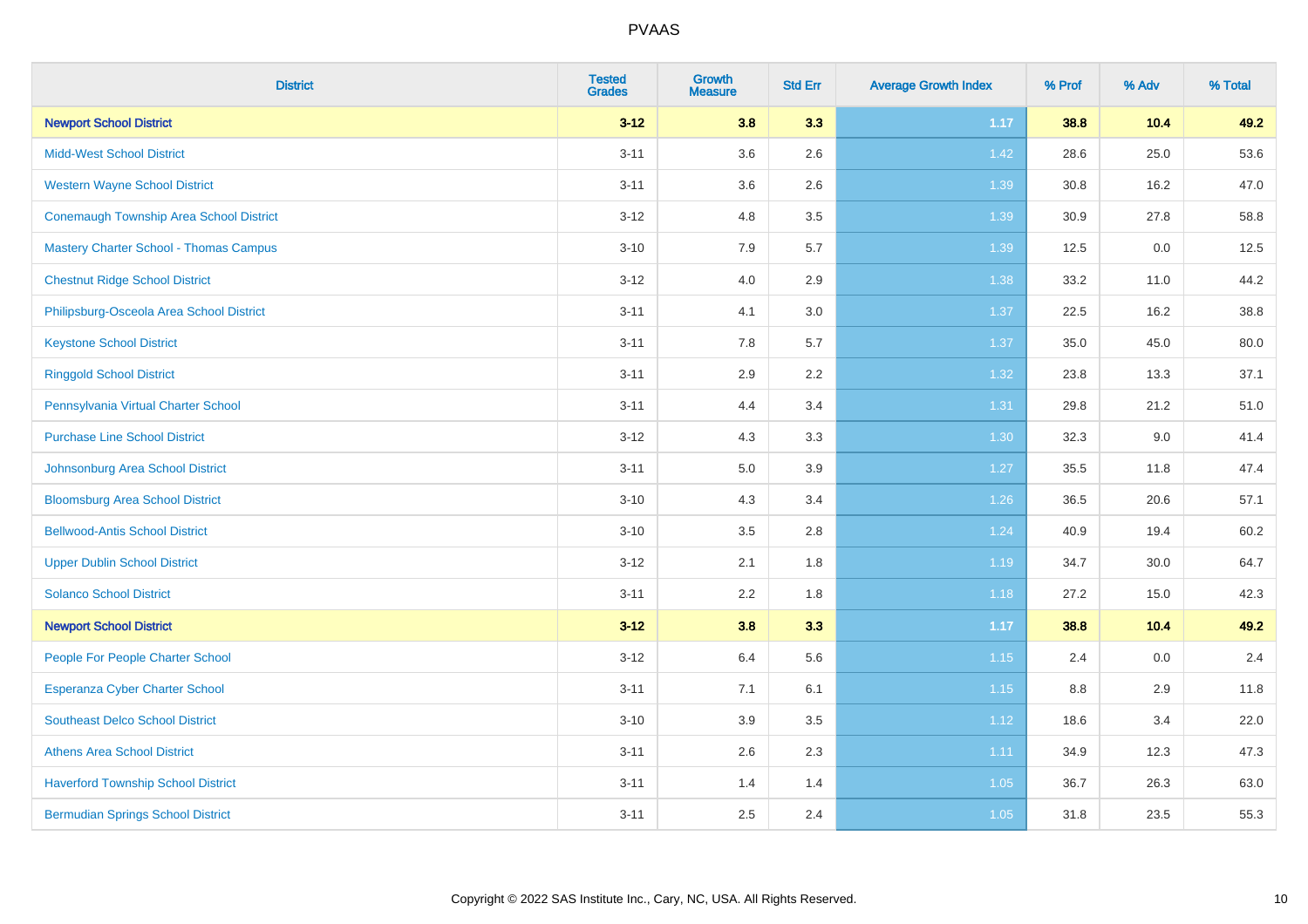| <b>District</b>                                 | <b>Tested</b><br><b>Grades</b> | <b>Growth</b><br><b>Measure</b> | <b>Std Err</b> | <b>Average Growth Index</b> | % Prof | % Adv | % Total |
|-------------------------------------------------|--------------------------------|---------------------------------|----------------|-----------------------------|--------|-------|---------|
| <b>Newport School District</b>                  | $3 - 12$                       | 3.8                             | 3.3            | 1.17                        | 38.8   | 10.4  | 49.2    |
| <b>Sharpsville Area School District</b>         | $3 - 11$                       | 3.8                             | 3.7            | 1.04                        | 41.1   | 23.2  | 64.3    |
| <b>Brownsville Area School District</b>         | $3 - 12$                       | 3.9                             | 3.8            | 1.04                        | 22.0   | 8.5   | 30.5    |
| Esperanza Academy Charter School                | $4 - 11$                       | 2.1                             | 2.1            | 1.01                        | 14.2   | 3.6   | 17.8    |
| <b>Galeton Area School District</b>             | $3 - 11$                       | 5.4                             | 5.4            | 1.01                        | 33.3   | 22.2  | 55.6    |
| West Jefferson Hills School District            | $3 - 11$                       | 1.9                             | 1.9            | 0.99                        | 34.8   | 27.3  | 62.1    |
| <b>Centennial School District</b>               | $3 - 10$                       | 1.5                             | $1.5$          | 0.98                        | 23.6   | 12.4  | 36.0    |
| <b>Eastern Lancaster County School District</b> | $3 - 12$                       | 2.9                             | 3.2            | 0.91                        | 35.2   | 36.4  | 71.6    |
| <b>Pottstown School District</b>                | $3 - 12$                       | 2.0                             | 2.2            | 0.88                        | 19.4   | 6.2   | 25.6    |
| Hope For Hyndman Charter School                 | $3 - 11$                       | 5.1                             | 5.8            | 0.88                        | 14.3   | 7.1   | 21.4    |
| <b>Clarion Area School District</b>             | $3 - 11$                       | 3.2                             | 3.7            | 0.88                        | 31.7   | 13.3  | 45.0    |
| Aspira Bilingual Cyber Charter School           | $3 - 11$                       | 5.1                             | 5.8            | 0.87                        | 4.8    | 0.0   | 4.8     |
| <b>Blackhawk School District</b>                | $3 - 11$                       | 2.0                             | 2.3            | 0.87                        | 34.6   | 20.7  | 55.3    |
| <b>Moon Area School District</b>                | $3 - 11$                       | 1.5                             | 1.8            | 0.86                        | 34.5   | 25.5  | 60.0    |
| <b>North Clarion County School District</b>     | $3 - 12$                       | 3.4                             | 4.1            | 0.83                        | 45.0   | 18.8  | 63.8    |
| Penn-Delco School District                      | $3 - 11$                       | 1.3                             | 1.8            | 0.75                        | 26.5   | 12.6  | 39.1    |
| <b>School Lane Charter School</b>               | $3 - 11$                       | 2.6                             | 3.6            | 0.72                        | 23.1   | 18.7  | 41.8    |
| <b>Lewisburg Area School District</b>           | $3 - 11$                       | 1.7                             | 2.4            | 0.72                        | 35.9   | 35.9  | 71.8    |
| <b>Forest Hills School District</b>             | $3 - 11$                       | 1.8                             | 2.5            | 0.71                        | 28.8   | 10.3  | 39.1    |
| <b>Tunkhannock Area School District</b>         | $3 - 11$                       | 1.4                             | 2.0            | 0.71                        | 29.8   | 18.1  | 47.9    |
| <b>Mercer Area School District</b>              | $3 - 11$                       | 2.2                             | 3.1            | 0.70                        | 24.4   | 11.8  | 36.2    |
| <b>Springfield School District</b>              | $3 - 11$                       | 1.2                             | 1.7            | 0.69                        | 31.8   | 25.2  | 56.9    |
| <b>Williams Valley School District</b>          | $3 - 11$                       | 2.6                             | 3.7            | 0.69                        | 17.0   | 5.1   | 22.0    |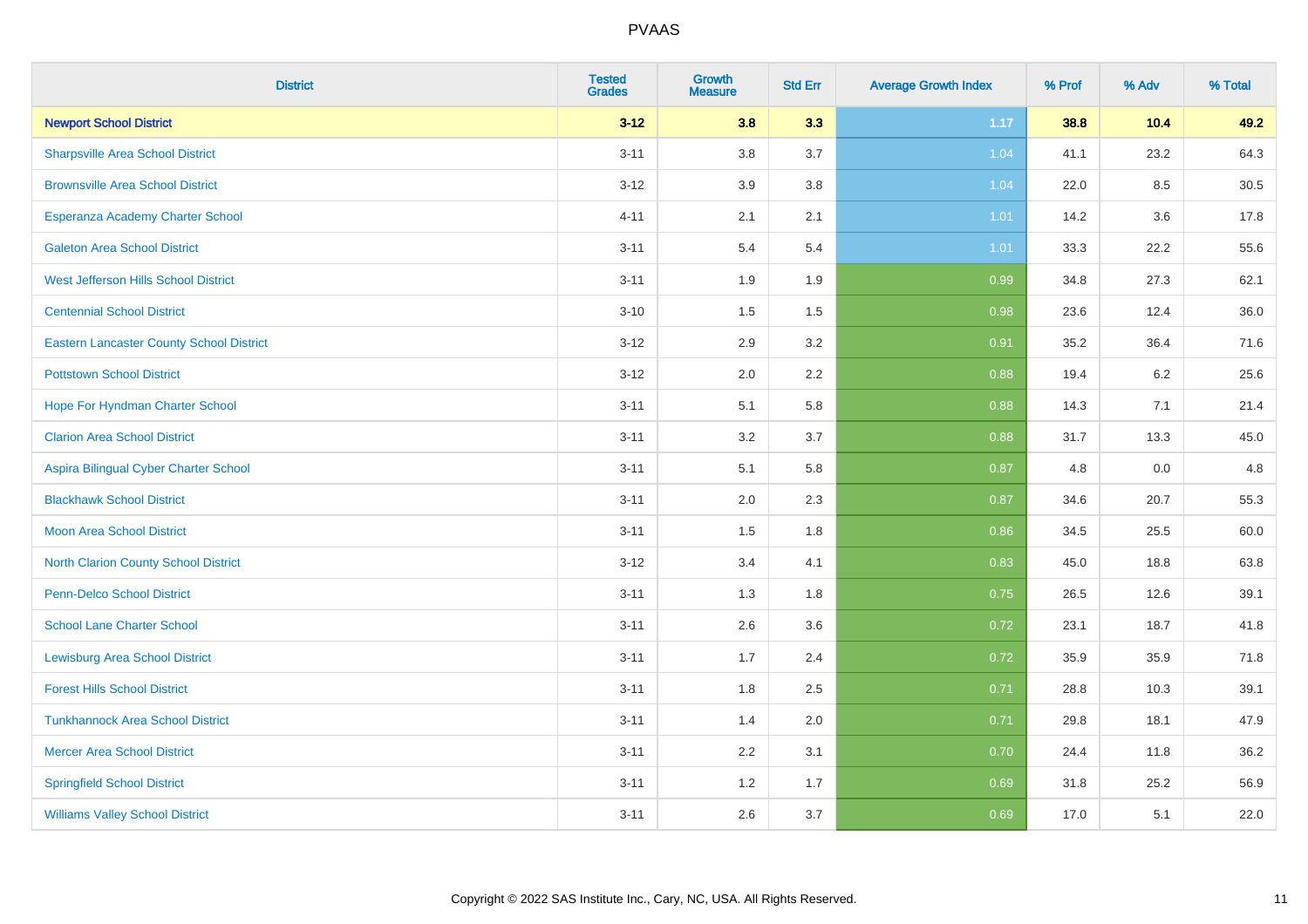| <b>District</b>                                    | <b>Tested</b><br><b>Grades</b> | <b>Growth</b><br><b>Measure</b> | <b>Std Err</b> | <b>Average Growth Index</b> | % Prof | % Adv | % Total |
|----------------------------------------------------|--------------------------------|---------------------------------|----------------|-----------------------------|--------|-------|---------|
| <b>Newport School District</b>                     | $3 - 12$                       | 3.8                             | 3.3            | 1.17                        | 38.8   | 10.4  | 49.2    |
| <b>Union School District</b>                       | $3 - 12$                       | 2.5                             | 3.7            | 0.69                        | 17.9   | 10.4  | 28.4    |
| <b>Mastery Charter School - Pickett Campus</b>     | $6 - 10$                       | 2.7                             | 4.2            | 0.65                        | 20.6   | 0.0   | 20.6    |
| <b>Belmont Charter School</b>                      | $3 - 10$                       | 2.2                             | 3.4            | 0.64                        | 5.3    | 1.8   | $7.0$   |
| <b>Bensalem Township School District</b>           | $3 - 11$                       | 1.0                             | 1.6            | 0.63                        | 24.3   | 10.7  | 34.9    |
| <b>Bethlehem-Center School District</b>            | $3 - 10$                       | 2.1                             | 3.5            | 0.59                        | 32.3   | 4.6   | 36.9    |
| <b>Sullivan County School District</b>             | $3 - 10$                       | 2.5                             | 4.3            | 0.58                        | 43.6   | 7.7   | 51.3    |
| <b>Abington School District</b>                    | $3 - 10$                       | 0.9                             | 1.6            | 0.57                        | 29.7   | 28.7  | 58.4    |
| <b>Oley Valley School District</b>                 | $3 - 11$                       | 1.4                             | 2.4            | 0.56                        | 37.4   | 23.9  | 61.4    |
| <b>Upper Moreland Township School District</b>     | $3 - 11$                       | 1.1                             | 2.0            | 0.56                        | 24.8   | 26.6  | 51.3    |
| <b>Seneca Valley School District</b>               | $3 - 11$                       | 0.8                             | 1.4            | 0.54                        | 40.6   | 25.2  | 65.8    |
| Shenango Area School District                      | $3 - 11$                       | 1.7                             | 3.2            | 0.52                        | 41.4   | 13.8  | 55.3    |
| <b>Juniata Valley School District</b>              | $3 - 11$                       | 1.6                             | 3.2            | 0.51                        | 23.1   | 9.4   | 32.5    |
| Daniel Boone Area School District                  | $3 - 12$                       | 0.9                             | 1.9            | 0.46                        | 28.9   | 22.0  | 51.0    |
| <b>Annville-Cleona School District</b>             | $3 - 12$                       | 1.1                             | 2.4            | 0.45                        | 34.8   | 13.6  | 48.5    |
| <b>MaST Community Charter School II</b>            | $3 - 10$                       | 1.4                             | 3.0            | 0.45                        | 16.1   | 4.6   | 20.7    |
| Philadelphia Electrical & Tech Charter High School | $10 - 10$                      | 1.2                             | 2.6            | 0.45                        | 0.9    | 0.0   | 0.9     |
| <b>Brentwood Borough School District</b>           | $3 - 11$                       | 1.3                             | 3.0            | 0.44                        | 20.2   | 16.0  | 36.2    |
| <b>Austin Area School District</b>                 | $3 - 11$                       | 2.6                             | 6.0            | 0.43                        | 25.0   | 18.8  | 43.8    |
| <b>Reach Cyber Charter School</b>                  | $3 - 11$                       | 1.4                             | 3.6            | 0.40                        | 32.9   | 15.2  | 48.1    |
| Pennsylvania Cyber Charter School                  | $3 - 11$                       | 0.6                             | 1.5            | 0.37                        | 20.8   | 8.1   | 28.9    |
| <b>Upper Adams School District</b>                 | $3 - 11$                       | 0.9                             | 2.5            | 0.37                        | 33.0   | 17.0  | 50.0    |
| <b>Wattsburg Area School District</b>              | $3 - 11$                       | 1.0                             | 2.7            | 0.36                        | 20.4   | 12.4  | 32.7    |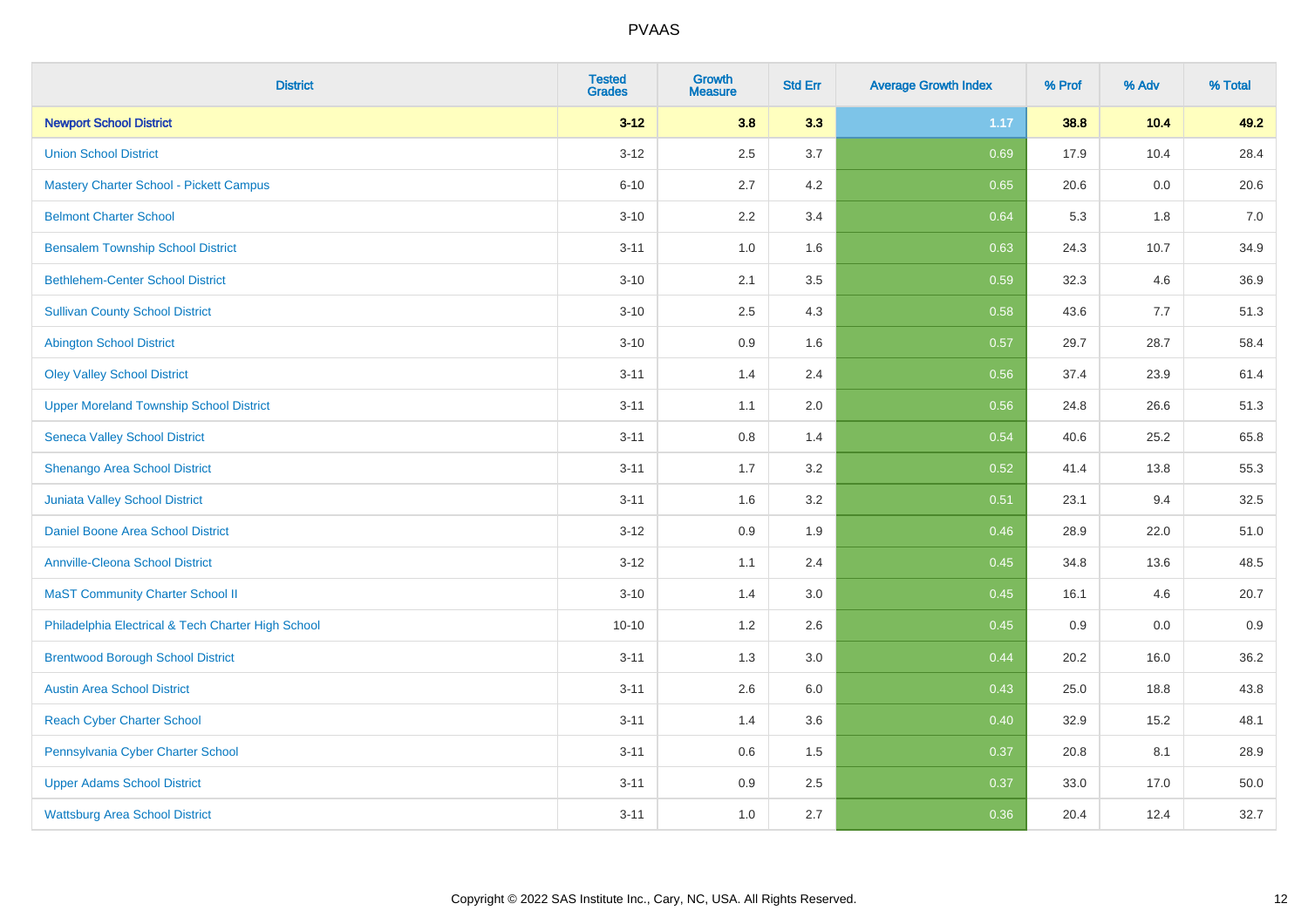| <b>District</b>                                  | <b>Tested</b><br><b>Grades</b> | <b>Growth</b><br><b>Measure</b> | <b>Std Err</b> | <b>Average Growth Index</b> | % Prof | % Adv | % Total |
|--------------------------------------------------|--------------------------------|---------------------------------|----------------|-----------------------------|--------|-------|---------|
| <b>Newport School District</b>                   | $3 - 12$                       | 3.8                             | 3.3            | 1.17                        | 38.8   | 10.4  | 49.2    |
| <b>North Star School District</b>                | $3 - 11$                       | 1.1                             | 3.3            | 0.34                        | 26.2   | 20.0  | 46.2    |
| <b>Avella Area School District</b>               | $3 - 12$                       | 1.6                             | 4.7            | 0.34                        | 34.8   | 7.2   | 42.0    |
| <b>Wilson School District</b>                    | $3 - 12$                       | 0.5                             | 1.5            | 0.32                        | 30.4   | 25.5  | 55.9    |
| <b>Hopewell Area School District</b>             | $3 - 11$                       | 0.8                             | 2.6            | 0.31                        | 34.5   | 12.4  | 46.9    |
| South Williamsport Area School District          | $3 - 10$                       | 0.9                             | 3.1            | 0.31                        | 38.4   | 11.6  | 50.0    |
| <b>New Foundations Charter School</b>            | $3 - 11$                       | 0.6                             | 2.2            | 0.29                        | 22.4   | 4.0   | 26.4    |
| <b>Jersey Shore Area School District</b>         | $3 - 11$                       | 0.7                             | 2.5            | 0.27                        | 39.3   | 13.6  | 52.9    |
| <b>Tech Freire Charter School</b>                | $9 - 11$                       | 0.7                             | 2.5            | 0.27                        | 3.6    | 0.0   | 3.6     |
| <b>Marion Center Area School District</b>        | $3 - 10$                       | 0.8                             | 2.9            | 0.27                        | 23.3   | 11.1  | 34.4    |
| <b>Shippensburg Area School District</b>         | $3 - 11$                       | 0.5                             | 1.8            | 0.26                        | 23.5   | 22.8  | 46.3    |
| <b>Hamburg Area School District</b>              | $3 - 11$                       | 0.6                             | 2.4            | 0.25                        | 28.0   | 15.5  | 43.6    |
| <b>Ridley School District</b>                    | $3 - 12$                       | 0.3                             | 1.6            | 0.21                        | 32.0   | 10.7  | 42.6    |
| <b>Tulpehocken Area School District</b>          | $3 - 12$                       | 1.0                             | 4.9            | 0.20                        | 11.5   | 23.1  | 34.6    |
| <b>Tidioute Community Charter School</b>         | $3 - 11$                       | 0.8                             | 4.4            | 0.19                        | 18.1   | 6.9   | 25.0    |
| <b>Garnet Valley School District</b>             | $3 - 10$                       | 0.2                             | 1.7            | 0.13                        | 34.9   | 26.4  | 61.3    |
| <b>Central Columbia School District</b>          | $3 - 12$                       | 0.3                             | 2.3            | 0.12                        | 25.4   | 37.6  | 63.0    |
| Altoona Area School District                     | $3 - 12$                       | 0.1                             | 1.5            | 0.07                        | 29.0   | 13.8  | 42.8    |
| Community Academy Of Philadelphia Charter School | $3 - 11$                       | 0.1                             | 2.6            | 0.06                        | 9.7    | 2.6   | 12.4    |
| Penn Hills School District                       | $3 - 11$                       | 0.0                             | 2.4            | 0.02                        | 18.4   | 7.1   | 25.6    |
| <b>Southern Tioga School District</b>            | $3 - 11$                       | $-0.1$                          | 2.8            | $-0.03$                     | 26.3   | 10.3  | 36.6    |
| <b>Warren County School District</b>             | $3 - 11$                       | $-0.1$                          | 1.6            | $-0.06$                     | 26.7   | 9.7   | 36.4    |
| <b>Northern Cambria School District</b>          | $3 - 11$                       | $-0.3$                          | 3.4            | $-0.09$                     | 26.5   | $1.2$ | 27.7    |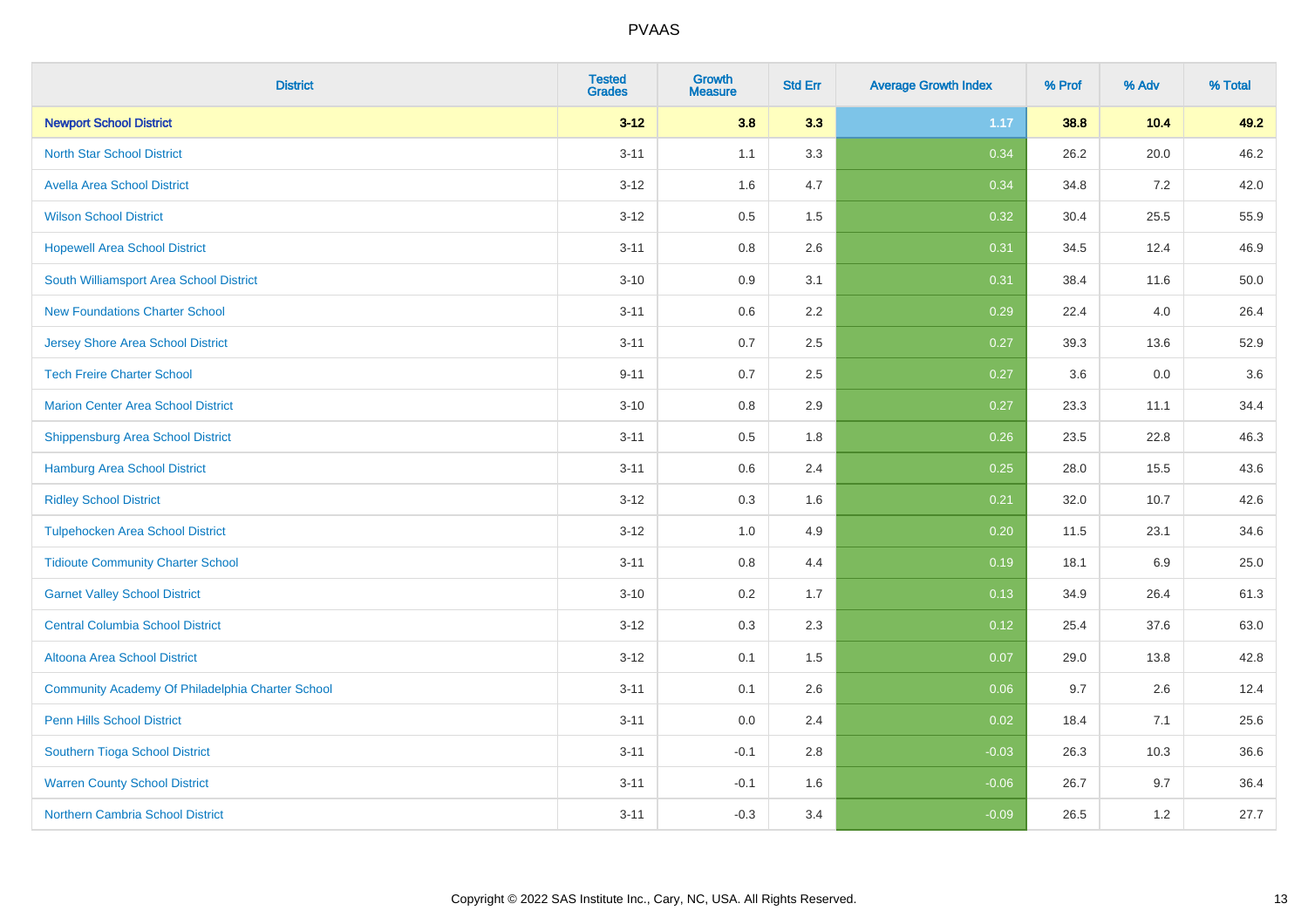| <b>District</b>                            | <b>Tested</b><br><b>Grades</b> | <b>Growth</b><br><b>Measure</b> | <b>Std Err</b> | <b>Average Growth Index</b> | % Prof | % Adv | % Total  |
|--------------------------------------------|--------------------------------|---------------------------------|----------------|-----------------------------|--------|-------|----------|
| <b>Newport School District</b>             | $3 - 12$                       | 3.8                             | 3.3            | 1.17                        | 38.8   | 10.4  | 49.2     |
| <b>Freeport Area School District</b>       | $3 - 10$                       | $-0.2$                          | 2.1            | $-0.10$                     | 37.4   | 29.8  | 67.2     |
| Lehigh Career & Technical Institute        | $10 - 12$                      | $-0.7$                          | 6.3            | $-0.11$                     | 36.4   | 4.6   | 40.9     |
| <b>Brockway Area School District</b>       | $3 - 11$                       | $-0.4$                          | 3.5            | $-0.11$                     | 41.2   | 13.8  | 55.0     |
| <b>Harrisburg City School District</b>     | $3 - 11$                       | $-0.2$                          | 2.0            | $-0.11$                     | 6.0    | 2.0   | 8.0      |
| <b>Wilson Area School District</b>         | $3 - 11$                       | $-0.3$                          | 2.4            | $-0.12$                     | 35.4   | 14.6  | 50.0     |
| <b>Fairfield Area School District</b>      | $3 - 11$                       | $-0.5$                          | 3.6            | $-0.13$                     | 43.9   | 6.1   | $50.0\,$ |
| <b>Otto-Eldred School District</b>         | $3 - 11$                       | $-0.5$                          | 3.5            | $-0.13$                     | 35.8   | 10.5  | 46.3     |
| <b>Greencastle-Antrim School District</b>  | $3 - 11$                       | $-0.3$                          | 2.0            | $-0.14$                     | 30.9   | 22.2  | 53.1     |
| <b>Portage Area School District</b>        | $3 - 10$                       | $-0.5$                          | 3.3            | $-0.14$                     | 27.0   | 20.6  | 47.6     |
| <b>Central Greene School District</b>      | $3 - 11$                       | $-0.4$                          | 2.5            | $-0.15$                     | 27.8   | 14.8  | 42.6     |
| South Side Area School District            | $3 - 11$                       | $-0.6$                          | 3.1            | $-0.19$                     | 24.0   | 28.0  | 52.0     |
| Jeannette City School District             | $3 - 11$                       | $-0.7$                          | 3.4            | $-0.20$                     | 26.8   | 4.1   | 30.9     |
| <b>Fort Cherry School District</b>         | $3 - 10$                       | $-0.7$                          | 3.1            | $-0.21$                     | 30.6   | 14.1  | 44.7     |
| <b>Claysburg-Kimmel School District</b>    | $3 - 11$                       | $-1.2$                          | 5.2            | $-0.22$                     | 5.0    | 0.0   | $5.0\,$  |
| <b>Blacklick Valley School District</b>    | $3 - 11$                       | $-0.9$                          | 3.9            | $-0.23$                     | 7.7    | 7.7   | 15.4     |
| <b>Evergreen Community Charter School</b>  | $6 - 11$                       | $-1.1$                          | 4.7            | $-0.23$                     | 34.6   | 26.9  | 61.5     |
| <b>Ferndale Area School District</b>       | $3 - 10$                       | $-1.1$                          | 4.1            | $-0.27$                     | 21.0   | 7.9   | 29.0     |
| Northern Lebanon School District           | $3 - 11$                       | $-0.7$                          | 2.3            | $-0.29$                     | 18.8   | 6.8   | 25.6     |
| <b>Cranberry Area School District</b>      | $3 - 12$                       | $-0.9$                          | 3.1            | $-0.29$                     | 25.5   | 9.7   | 35.2     |
| Mastery Charter High School-Lenfest Campus | $7 - 11$                       | $-1.8$                          | 5.8            | $-0.30$                     | 26.3   | 0.0   | 26.3     |
| South Allegheny School District            | $3 - 11$                       | $-0.9$                          | 3.1            | $-0.30$                     | 23.8   | 2.5   | 26.2     |
| <b>Columbia Borough School District</b>    | $3 - 12$                       | $-1.1$                          | 3.6            | $-0.31$                     | 17.2   | 1.7   | 19.0     |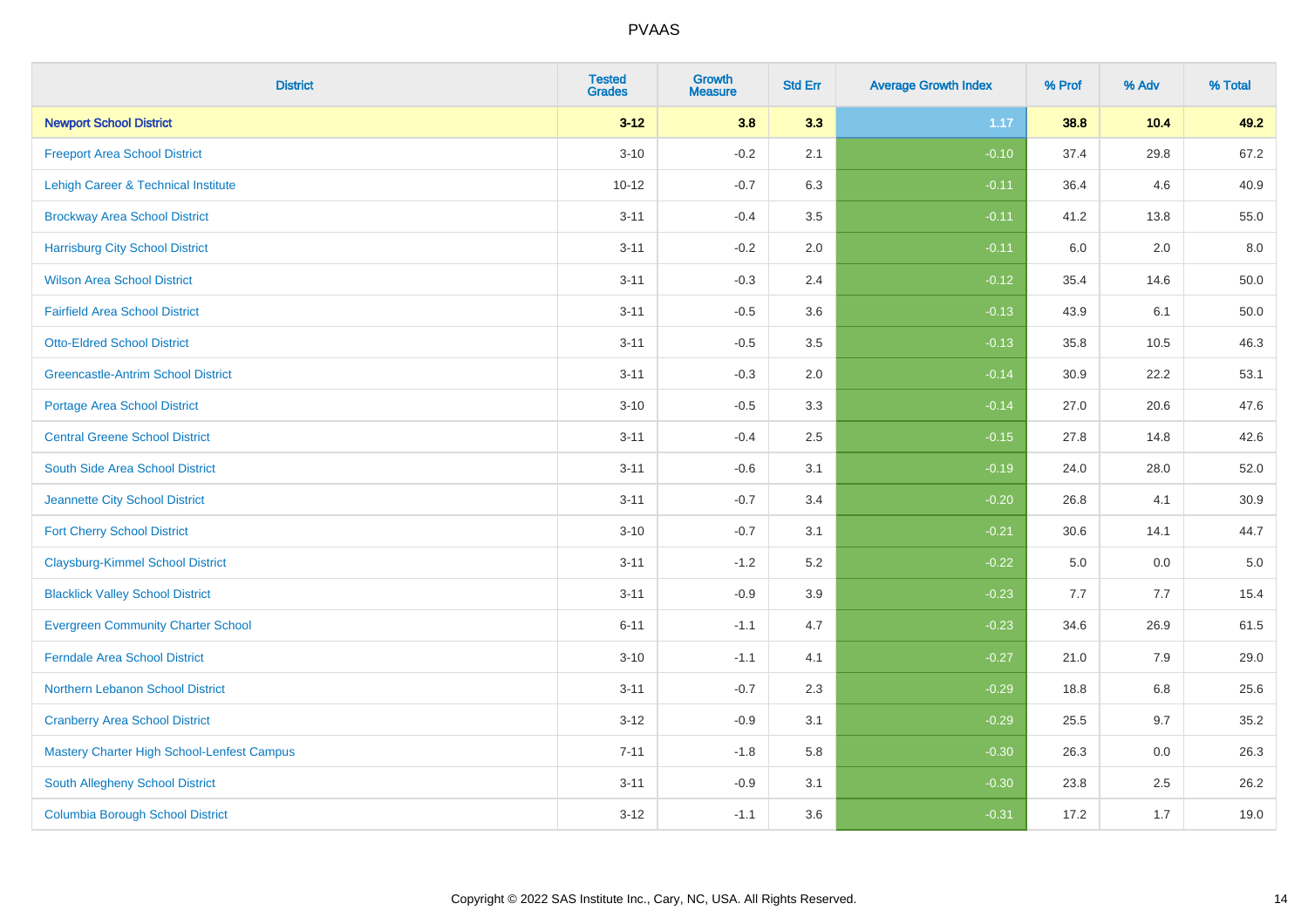| <b>District</b>                                         | <b>Tested</b><br><b>Grades</b> | Growth<br><b>Measure</b> | <b>Std Err</b> | <b>Average Growth Index</b> | % Prof | % Adv | % Total |
|---------------------------------------------------------|--------------------------------|--------------------------|----------------|-----------------------------|--------|-------|---------|
| <b>Newport School District</b>                          | $3 - 12$                       | 3.8                      | 3.3            | 1.17                        | 38.8   | 10.4  | 49.2    |
| <b>Clairton City School District</b>                    | $3 - 11$                       | $-1.6$                   | 5.0            | $-0.32$                     | 3.8    | 0.5   | 4.4     |
| <b>Forest City Regional School District</b>             | $3 - 12$                       | $-1.2$                   | 3.6            | $-0.33$                     | 26.5   | 8.2   | 34.7    |
| <b>Palmerton Area School District</b>                   | $3 - 11$                       | $-0.9$                   | 2.7            | $-0.34$                     | 34.3   | 14.3  | 48.6    |
| <b>MaST Community Charter School</b>                    | $3 - 10$                       | $-0.9$                   | 2.5            | $-0.34$                     | 25.0   | 21.6  | 46.6    |
| <b>Clearfield Area School District</b>                  | $3 - 10$                       | $-1.3$                   | 3.7            | $-0.34$                     | 43.9   | 24.6  | 68.4    |
| <b>Everett Area School District</b>                     | $3 - 11$                       | $-1.1$                   | 3.1            | $-0.34$                     | 34.2   | 13.2  | 47.4    |
| <b>Pine Grove Area School District</b>                  | $3 - 11$                       | $-1.1$                   | 3.0            | $-0.36$                     | 29.5   | 14.3  | 43.8    |
| <b>Westmont Hilltop School District</b>                 | $3 - 11$                       | $-1.0$                   | 2.8            | $-0.36$                     | 33.3   | 14.7  | 48.0    |
| <b>Forest Area School District</b>                      | $3 - 11$                       | $-1.8$                   | 4.7            | $-0.37$                     | 18.9   | 15.1  | 34.0    |
| <b>Farrell Area School District</b>                     | $3 - 11$                       | $-1.9$                   | 4.2            | $-0.44$                     | 9.3    | 11.6  | 20.9    |
| <b>Burrell School District</b>                          | $3 - 11$                       | $-1.5$                   | 3.3            | $-0.44$                     | 27.8   | 17.7  | 45.6    |
| <b>Chichester School District</b>                       | $3 - 11$                       | $-1.8$                   | 4.2            | $-0.44$                     | 40.0   | 14.0  | 54.0    |
| <b>Schuylkill Valley School District</b>                | $3 - 11$                       | $-1.0$                   | 2.2            | $-0.47$                     | 29.8   | 20.2  | 50.0    |
| <b>Allegheny Valley School District</b>                 | $3 - 11$                       | $-1.9$                   | 3.9            | $-0.48$                     | 31.8   | 11.4  | 43.2    |
| <b>York Academy Regional Charter School</b>             | $3 - 11$                       | $-2.3$                   | 4.4            | $-0.52$                     | 23.5   | 2.0   | 25.5    |
| <b>Lakeview School District</b>                         | $3 - 11$                       | $-1.9$                   | 3.5            | $-0.53$                     | 41.5   | 12.3  | 53.8    |
| Southeastern Greene School District                     | $3 - 10$                       | $-2.3$                   | 4.4            | $-0.53$                     | 29.0   | 9.7   | 38.7    |
| <b>Susq-Cyber Charter School</b>                        | $9 - 11$                       | $-3.2$                   | 5.8            | $-0.54$                     | 23.8   | 4.8   | 28.6    |
| Center For Student Learning Charter School At Pennsbury | $6 - 12$                       | $-3.3$                   | 6.0            | $-0.55$                     | 23.1   | 0.0   | 23.1    |
| <b>Penns Manor Area School District</b>                 | $3 - 12$                       | $-1.9$                   | 3.5            | $-0.55$                     | 24.2   | 3.8   | 28.0    |
| <b>Highlands School District</b>                        | $3 - 11$                       | $-1.3$                   | 2.3            | $-0.55$                     | 32.6   | 10.5  | 43.0    |
| <b>South Eastern School District</b>                    | $3 - 11$                       | $-1.0$                   | 1.8            | $-0.55$                     | 36.4   | 17.1  | 53.5    |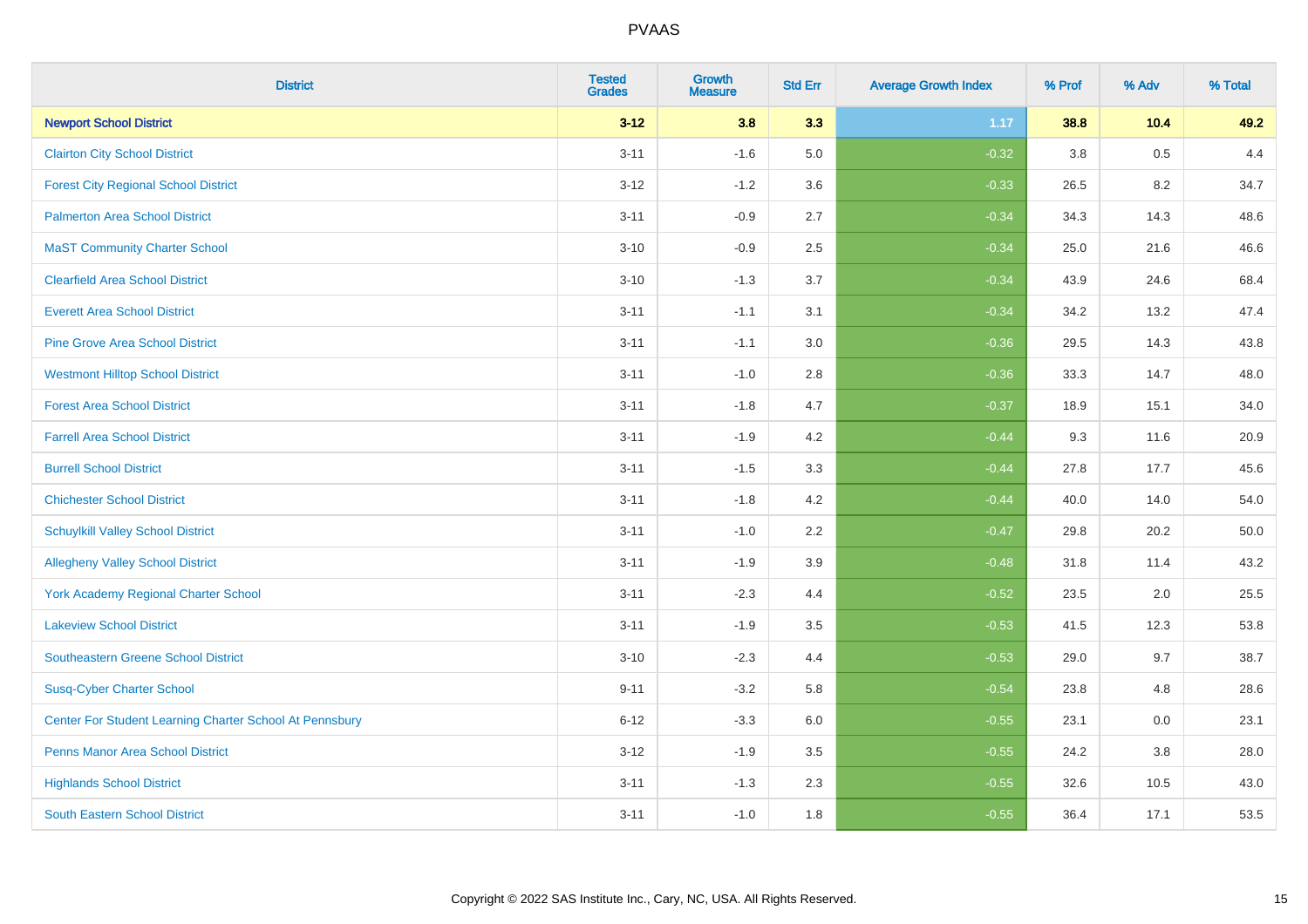| <b>District</b>                             | <b>Tested</b><br><b>Grades</b> | <b>Growth</b><br><b>Measure</b> | <b>Std Err</b> | <b>Average Growth Index</b> | % Prof | % Adv   | % Total |
|---------------------------------------------|--------------------------------|---------------------------------|----------------|-----------------------------|--------|---------|---------|
| <b>Newport School District</b>              | $3 - 12$                       | 3.8                             | 3.3            | 1.17                        | 38.8   | $10.4$  | 49.2    |
| <b>Exeter Township School District</b>      | $3 - 11$                       | $-1.0$                          | 1.7            | $-0.58$                     | 27.2   | 15.6    | 42.8    |
| <b>Bangor Area School District</b>          | $3 - 12$                       | $-1.2$                          | 2.0            | $-0.60$                     | 25.8   | 12.7    | 38.5    |
| <b>Carlynton School District</b>            | $3 - 11$                       | $-2.0$                          | 3.2            | $-0.62$                     | 27.9   | $5.2\,$ | 33.1    |
| <b>Lebanon School District</b>              | $3 - 11$                       | $-1.2$                          | 1.9            | $-0.63$                     | 15.2   | 6.4     | 21.6    |
| Propel Charter School - Braddock Hills      | $3 - 11$                       | $-2.1$                          | 3.3            | $-0.63$                     | 4.8    | 3.2     | 8.1     |
| New Brighton Area School District           | $3 - 11$                       | $-2.1$                          | 3.2            | $-0.65$                     | 31.5   | 11.1    | 42.6    |
| <b>Monessen City School District</b>        | $3 - 10$                       | $-3.9$                          | 5.6            | $-0.69$                     | 21.0   | 10.5    | 31.6    |
| <b>Tri-Valley School District</b>           | $3 - 10$                       | $-2.7$                          | 3.9            | $-0.69$                     | 31.0   | 9.5     | 40.5    |
| Northern Bedford County School District     | $3 - 11$                       | $-2.3$                          | 3.3            | $-0.69$                     | 26.2   | 16.9    | 43.1    |
| <b>Norwin School District</b>               | $3 - 11$                       | $-1.1$                          | 1.6            | $-0.70$                     | 37.7   | 27.6    | 65.2    |
| <b>Albert Gallatin Area School District</b> | $3 - 11$                       | $-1.7$                          | 2.3            | $-0.72$                     | 31.9   | 20.7    | 52.7    |
| <b>Valley Grove School District</b>         | $3 - 10$                       | $-4.0$                          | 5.5            | $-0.72$                     | 68.4   | 15.8    | 84.2    |
| Urban Pathways 6-12 Charter School          | $6 - 11$                       | $-4.1$                          | 5.7            | $-0.72$                     | 0.0    | 0.0     | 0.0     |
| <b>Roberto Clemente Charter School</b>      | $3 - 12$                       | $-3.3$                          | 4.1            | $-0.79$                     | 22.7   | 4.6     | 27.3    |
| <b>Bradford Area School District</b>        | $3 - 12$                       | $-1.8$                          | 2.3            | $-0.79$                     | 31.2   | 16.7    | 47.9    |
| Mastery Charter School - Shoemaker Campus   | $7 - 10$                       | $-2.3$                          | 2.8            | $-0.81$                     | 10.1   | 3.7     | 13.8    |
| <b>Northgate School District</b>            | $3 - 11$                       | $-3.0$                          | 3.4            | $-0.85$                     | 35.6   | 6.8     | 42.4    |
| <b>Minersville Area School District</b>     | $3 - 11$                       | $-2.9$                          | 3.4            | $-0.86$                     | 27.4   | 9.7     | 37.1    |
| <b>Reynolds School District</b>             | $3 - 10$                       | $-3.0$                          | 3.5            | $-0.87$                     | 27.3   | 9.1     | 36.4    |
| <b>Carbondale Area School District</b>      | $3 - 10$                       | $-2.8$                          | 3.2            | $-0.87$                     | 27.5   | 2.9     | 30.4    |
| <b>Mount Union Area School District</b>     | $3 - 10$                       | $-2.5$                          | 2.8            | $-0.89$                     | 19.8   | 5.8     | 25.6    |
| <b>Uniontown Area School District</b>       | $3 - 11$                       | $-2.8$                          | 3.1            | $-0.91$                     | 31.7   | 7.3     | 39.0    |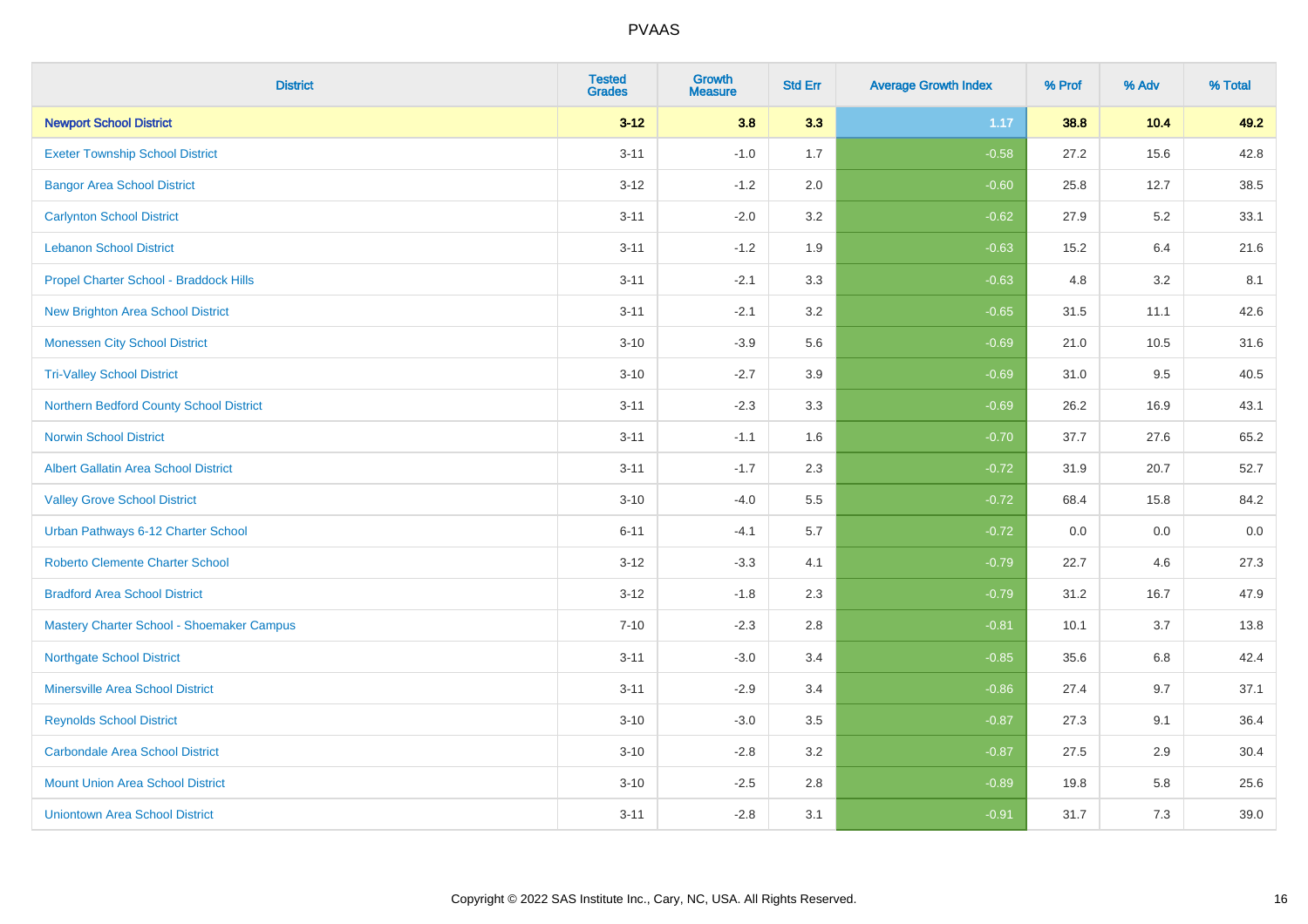| <b>District</b>                                 | <b>Tested</b><br><b>Grades</b> | <b>Growth</b><br><b>Measure</b> | <b>Std Err</b> | <b>Average Growth Index</b> | % Prof | % Adv   | % Total |
|-------------------------------------------------|--------------------------------|---------------------------------|----------------|-----------------------------|--------|---------|---------|
| <b>Newport School District</b>                  | $3 - 12$                       | 3.8                             | 3.3            | 1.17                        | 38.8   | 10.4    | 49.2    |
| <b>Conneaut School District</b>                 | $3 - 12$                       | $-2.3$                          | 2.6            | $-0.91$                     | 27.4   | 9.7     | 37.1    |
| <b>Wyomissing Area School District</b>          | $3 - 12$                       | $-2.4$                          | 2.6            | $-0.92$                     | 25.6   | 28.1    | 53.7    |
| <b>Propel Charter School-Montour</b>            | $3 - 10$                       | $-3.4$                          | 3.6            | $-0.93$                     | 7.7    | $0.0\,$ | 7.7     |
| <b>KIPP Dubois Charter School</b>               | $9 - 10$                       | $-3.0$                          | 3.1            | $-0.95$                     | 10.0   | 0.0     | 10.0    |
| <b>Northwest Area School District</b>           | $3 - 10$                       | $-3.2$                          | 3.3            | $-0.97$                     | 30.4   | 13.0    | 43.5    |
| <b>Sugar Valley Rural Charter School</b>        | $3 - 11$                       | $-3.6$                          | 3.7            | $-0.98$                     | 10.3   | 0.0     | 10.3    |
| <b>Shamokin Area School District</b>            | $3 - 11$                       | $-2.6$                          | 2.5            | $-1.06$                     | 19.6   | 9.8     | 29.3    |
| <b>Mahanoy Area School District</b>             | $3 - 10$                       | $-3.4$                          | 3.1            | $-1.07$                     | 21.4   | 8.6     | 30.0    |
| <b>Moshannon Valley School District</b>         | $3 - 10$                       | $-5.1$                          | 4.6            | $-1.12$                     | 25.0   | 12.5    | 37.5    |
| <b>Cameron County School District</b>           | $3-12$                         | $-5.0$                          | 4.4            | $-1.12$                     | 34.9   | 4.8     | 39.7    |
| <b>Harmony Area School District</b>             | $3 - 10$                       | $-5.7$                          | $5.0\,$        | $-1.13$                     | 33.3   | 0.0     | 33.3    |
| Northwestern Lehigh School District             | $3 - 11$                       | $-2.4$                          | 2.1            | $-1.14$                     | 41.7   | 17.9    | 59.5    |
| <b>Beaver Area School District</b>              | $3 - 10$                       | $-3.0$                          | 2.5            | $-1.16$                     | 25.8   | 27.8    | 53.6    |
| <b>Shaler Area School District</b>              | $3 - 11$                       | $-2.1$                          | 1.8            | $-1.18$                     | 32.0   | 13.0    | 45.0    |
| <b>Susquehanna Community School District</b>    | $3 - 11$                       | $-4.5$                          | 3.8            | $-1.19$                     | 31.9   | $8.8\,$ | 40.7    |
| <b>Cornell School District</b>                  | $3 - 11$                       | $-5.5$                          | 4.6            | $-1.20$                     | 11.3   | $3.2\,$ | 14.5    |
| <b>Millville Area School District</b>           | $3-12$                         | $-5.6$                          | 4.4            | $-1.26$                     | 31.4   | 11.4    | 42.9    |
| <b>Springfield Township School District</b>     | $3 - 11$                       | $-3.9$                          | 3.1            | $-1.27$                     | 37.2   | 30.8    | 68.1    |
| <b>Propel Charter School-Homestead</b>          | $3 - 11$                       | $-5.0$                          | 3.9            | $-1.27$                     | 7.3    | 0.0     | 7.3     |
| <b>Keystone Education Center Charter School</b> | $3 - 12$                       | $-6.5$                          | 5.1            | $-1.28$                     | 0.0    | 0.0     | 0.0     |
| <b>Bucks County Technical High School</b>       | $9 - 10$                       | $-2.9$                          | 2.2            | $-1.29$                     | 27.7   | 10.4    | 38.2    |
| <b>Shenandoah Valley School District</b>        | $3 - 11$                       | $-4.5$                          | 3.5            | $-1.29$                     | 14.3   | 0.0     | 14.3    |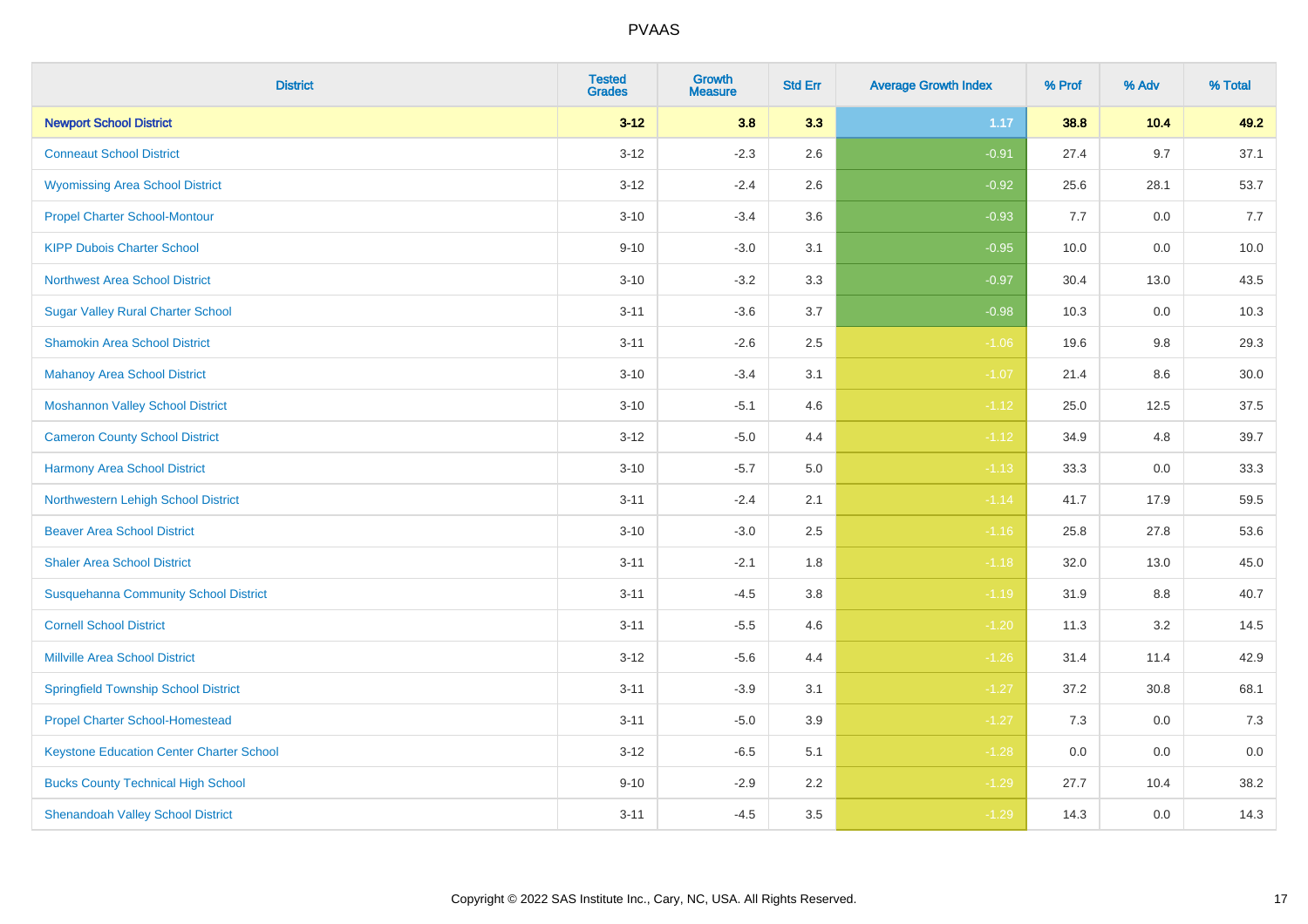| <b>District</b>                               | <b>Tested</b><br><b>Grades</b> | Growth<br><b>Measure</b> | <b>Std Err</b> | <b>Average Growth Index</b> | % Prof | % Adv | % Total |
|-----------------------------------------------|--------------------------------|--------------------------|----------------|-----------------------------|--------|-------|---------|
| <b>Newport School District</b>                | $3 - 12$                       | 3.8                      | 3.3            | 1.17                        | 38.8   | 10.4  | 49.2    |
| <b>Southern Fulton School District</b>        | $3 - 11$                       | $-5.1$                   | 4.0            | $-1.29$                     | 21.7   | 13.0  | 34.8    |
| <b>Rose Tree Media School District</b>        | $3 - 10$                       | $-2.8$                   | 2.1            | $-1.33$                     | 35.2   | 29.6  | 64.8    |
| <b>Northeast Bradford School District</b>     | $3 - 10$                       | $-5.0$                   | 3.7            | $-1.35$                     | 30.6   | 4.8   | 35.5    |
| <b>Dubois Area School District</b>            | $3 - 11$                       | $-2.8$                   | 2.0            | $-1.37$                     | 35.5   | 19.0  | 54.6    |
| <b>Chester-Upland School District</b>         | $3 - 11$                       | $-3.6$                   | 2.6            | $-1.38$                     | 1.6    | 0.0   | 1.6     |
| <b>Franklin Area School District</b>          | $3 - 11$                       | $-3.7$                   | 2.6            | $-1.43$                     | 30.5   | 5.9   | 36.4    |
| <b>Weatherly Area School District</b>         | $3 - 11$                       | $-5.8$                   | 4.0            | $-1.44$                     | 32.1   | 8.9   | 41.1    |
| <b>Middletown Area School District</b>        | $3 - 11$                       | $-3.4$                   | 2.4            | $-1.44$                     | 34.3   | 15.2  | 49.4    |
| <b>Rochester Area School District</b>         | $3 - 11$                       | $-5.7$                   | 3.9            | $-1.45$                     | 14.9   | 2.1   | 17.0    |
| <b>Greater Johnstown School District</b>      | $3 - 11$                       | $-3.5$                   | 2.4            | $-1.45$                     | 10.3   | 1.3   | 11.5    |
| Salisbury-Elk Lick School District            | $3 - 11$                       | $-8.4$                   | 5.8            | $-1.45$                     | 33.3   | 5.6   | 38.9    |
| <b>Troy Area School District</b>              | $3 - 10$                       | $-4.7$                   | $3.2\,$        | $-1.46$                     | 22.8   | 16.5  | 39.2    |
| <b>Towanda Area School District</b>           | $3 - 11$                       | $-4.0$                   | 2.6            | $-1.52$                     | 24.8   | 9.9   | 34.8    |
| <b>Crestwood School District</b>              | $3 - 11$                       | $-3.4$                   | 2.2            | $-1.52$                     | 33.1   | 21.7  | 54.9    |
| <b>Nazareth Area School District</b>          | $3 - 11$                       | $-2.5$                   | 1.7            | $-1.53$                     | 29.2   | 24.6  | 53.8    |
| <b>Universal Audenried Charter School</b>     | $9 - 11$                       | $-3.8$                   | 2.5            | $-1.53$                     | 3.0    | 0.5   | 3.5     |
| <b>Ridgway Area School District</b>           | $3 - 11$                       | $-6.1$                   | 4.0            | $-1.53$                     | 42.2   | 15.6  | 57.8    |
| <b>Conemaugh Valley School District</b>       | $3 - 12$                       | $-6.3$                   | 4.1            | $-1.54$                     | 23.7   | 5.1   | 28.8    |
| <b>Charleroi School District</b>              | $3 - 11$                       | $-4.3$                   | 2.7            | $-1.55$                     | 22.2   | 15.9  | 38.1    |
| <b>Shanksville-Stonycreek School District</b> | $3 - 10$                       | $-8.6$                   | 5.5            | $-1.55$                     | 17.6   | 23.5  | 41.2    |
| <b>Slippery Rock Area School District</b>     | $3 - 11$                       | $-3.8$                   | 2.5            | $-1.56$                     | 30.8   | 21.9  | 52.7    |
| Insight PA Cyber Charter School               | $3 - 11$                       | $-9.4$                   | 5.8            | $-1.62$                     | 25.6   | 4.6   | 30.2    |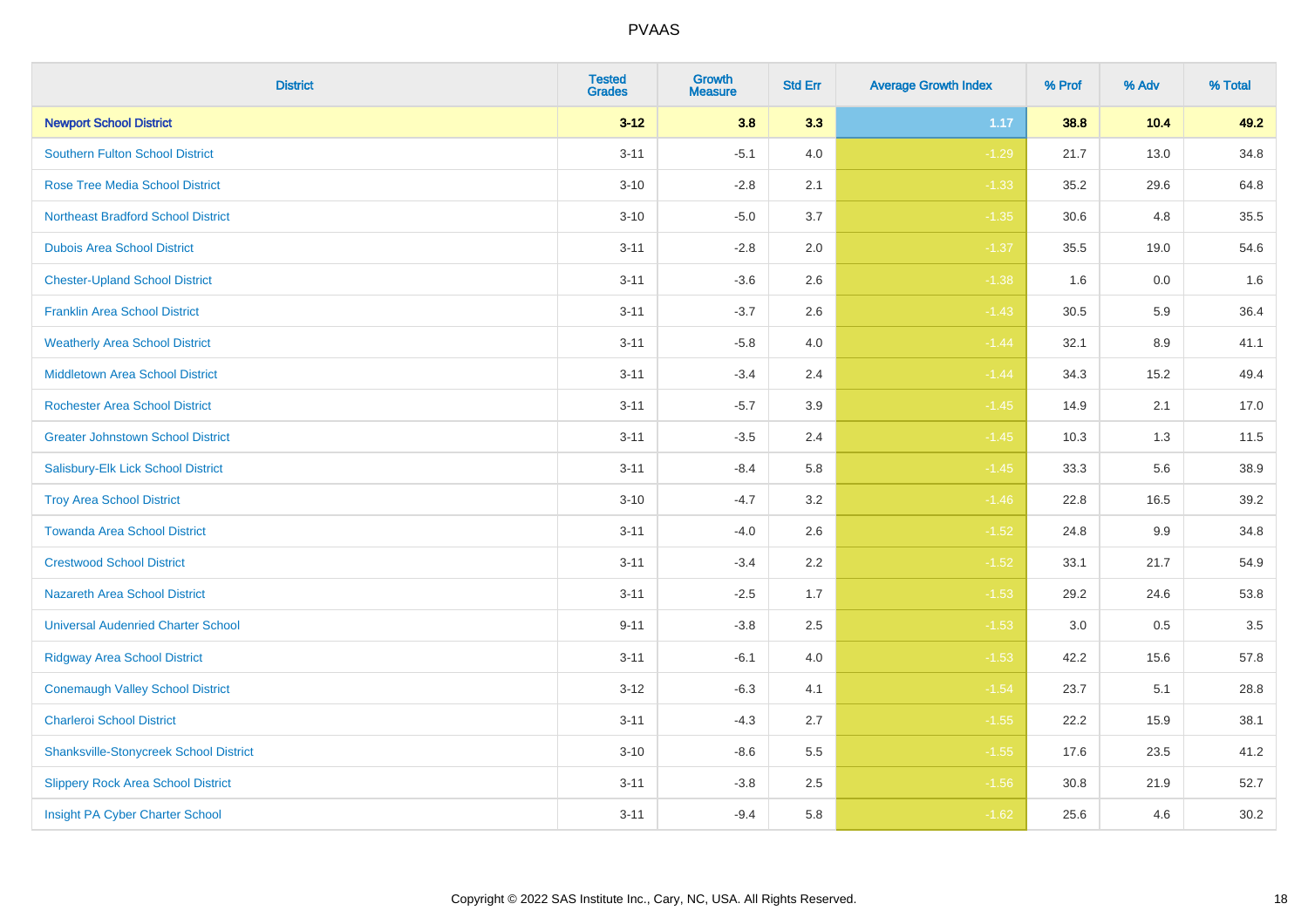| <b>District</b>                                        | <b>Tested</b><br><b>Grades</b> | <b>Growth</b><br><b>Measure</b> | <b>Std Err</b> | <b>Average Growth Index</b> | % Prof | % Adv   | % Total |
|--------------------------------------------------------|--------------------------------|---------------------------------|----------------|-----------------------------|--------|---------|---------|
| <b>Newport School District</b>                         | $3 - 12$                       | 3.8                             | 3.3            | 1.17                        | 38.8   | 10.4    | 49.2    |
| <b>Laurel Highlands School District</b>                | $3 - 11$                       | $-3.8$                          | 2.3            | $-1.63$                     | 20.9   | 14.6    | 35.4    |
| <b>Hollidaysburg Area School District</b>              | $3 - 11$                       | $-2.7$                          | 1.6            | $-1.64$                     | 32.6   | 15.2    | 47.8    |
| <b>Hatboro-Horsham School District</b>                 | $3 - 11$                       | $-2.7$                          | 1.6            | $-1.65$                     | 27.9   | 17.9    | 45.8    |
| <b>Steelton-Highspire School District</b>              | $3 - 11$                       | $-5.3$                          | 3.2            | $-1.65$                     | 13.9   | 0.0     | 13.9    |
| <b>Woodland Hills School District</b>                  | $3 - 12$                       | $-4.2$                          | 2.5            | $-1.66$                     | 10.1   | 1.4     | 11.5    |
| <b>Dauphin County Technical School</b>                 | $9 - 11$                       | $-3.9$                          | 2.3            | $-1.67$                     | 18.3   | 11.1    | 29.3    |
| <b>Environmental Charter School At Frick Park</b>      | $3-9$                          | $-6.2$                          | 3.7            | $-1.67$                     | 25.9   | 3.4     | 29.3    |
| <b>Twin Valley School District</b>                     | $3 - 12$                       | $-3.2$                          | 1.9            | $-1.68$                     | 38.8   | 19.8    | 58.6    |
| <b>Union Area School District</b>                      | $3 - 11$                       | $-6.5$                          | $3.8\,$        | $-1.70$                     | 30.6   | 12.2    | 42.9    |
| Southern Huntingdon County School District             | $3 - 11$                       | $-5.9$                          | 3.4            | $-1.76$                     | 32.8   | 4.9     | 37.7    |
| <b>Oxford Area School District</b>                     | $3 - 11$                       | $-3.1$                          | 1.8            | $-1.77$                     | 27.5   | 14.5    | 42.0    |
| Renaissance Academy Charter School                     | $3 - 11$                       | $-5.6$                          | 3.1            | $-1.79$                     | 28.4   | 18.5    | 46.9    |
| <b>Pleasant Valley School District</b>                 | $3 - 11$                       | $-3.3$                          | 1.8            | $-1.80$                     | 28.5   | 10.4    | 39.0    |
| New Kensington-Arnold School District                  | $3 - 11$                       | $-5.8$                          | 3.2            | $-1.80$                     | 10.8   | 1.2     | 12.0    |
| <b>Westinghouse Arts Academy Charter School</b>        | $9 - 10$                       | $-6.0$                          | 3.3            | $-1.81$                     | 20.2   | $8.9\,$ | 29.1    |
| <b>West Chester Area School District</b>               | $3 - 11$                       | $-2.1$                          | 1.2            | $-1.83$                     | 36.4   | 23.2    | 59.6    |
| <b>Montgomery Area School District</b>                 | $3 - 11$                       | $-5.8$                          | 3.2            | $-1.83$                     | 25.0   | 11.5    | 36.5    |
| Penn Cambria School District                           | $3 - 11$                       | $-4.5$                          | 2.4            | $-1.86$                     | 27.3   | 15.8    | 43.2    |
| <b>Chester Charter Scholars Academy Charter School</b> | $3 - 12$                       | $-6.2$                          | 3.3            | $-1.88$                     | 2.2    | 0.0     | 2.2     |
| <b>Jenkintown School District</b>                      | $3 - 11$                       | $-7.9$                          | 4.1            | $-1.92$                     | 34.1   | 27.3    | 61.4    |
| Millersburg Area School District                       | $3 - 11$                       | $-6.6$                          | 3.4            | $-1.92$                     | 24.1   | 10.3    | 34.5    |
| <b>Southern Lehigh School District</b>                 | $3 - 11$                       | $-4.1$                          | 2.1            | $-1.94$                     | 39.3   | 28.0    | 67.2    |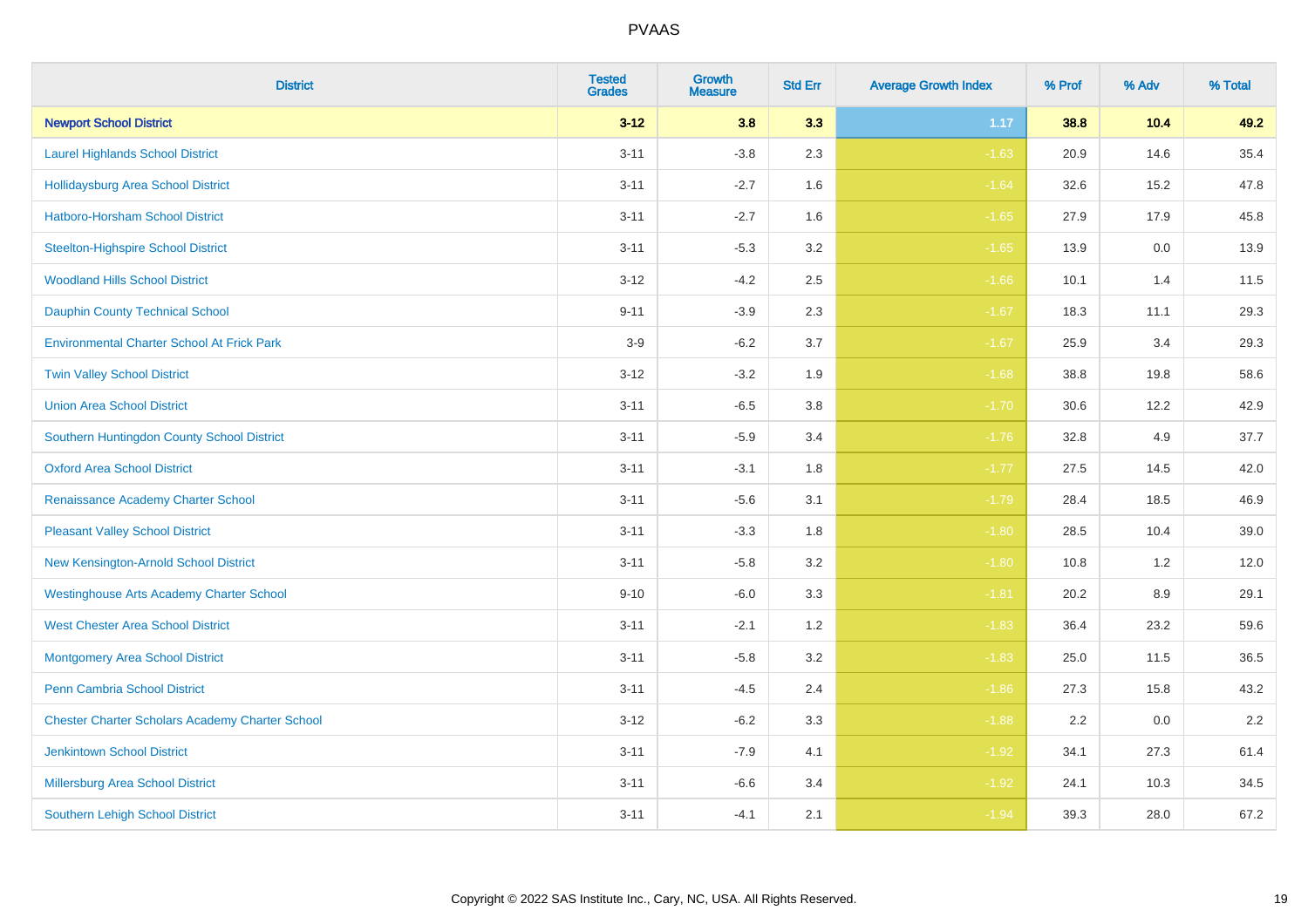| <b>District</b>                                                       | <b>Tested</b><br><b>Grades</b> | <b>Growth</b><br><b>Measure</b> | <b>Std Err</b> | <b>Average Growth Index</b> | % Prof | % Adv   | % Total |
|-----------------------------------------------------------------------|--------------------------------|---------------------------------|----------------|-----------------------------|--------|---------|---------|
| <b>Newport School District</b>                                        | $3 - 12$                       | 3.8                             | 3.3            | 1.17                        | 38.8   | 10.4    | 49.2    |
| Schuylkill Haven Area School District                                 | $3 - 11$                       | $-5.3$                          | 2.7            | $-1.96$                     | 22.2   | 11.6    | 33.8    |
| <b>North East School District</b>                                     | $3 - 11$                       | $-5.3$                          | 2.7            | $-1.97$                     | 31.7   | 24.8    | 56.4    |
| <b>Titusville Area School District</b>                                | $3 - 11$                       | $-5.0$                          | 2.5            | $-1.98$                     | 26.5   | 6.8     | 33.3    |
| Lehigh Valley Academy Regional Charter School                         | $3 - 11$                       | $-5.9$                          | 3.0            | $-1.98$                     | 20.0   | 7.7     | 27.7    |
| Lincoln Leadership Academy Charter School                             | $3 - 12$                       | $-7.4$                          | 3.7            | $-1.99$                     | 6.4    | 2.1     | 8.5     |
| <b>Sto-Rox School District</b>                                        | $3 - 10$                       | $-7.0$                          | 3.5            | $-1.99$                     | 3.2    | $0.0\,$ | 3.2     |
| <b>Kiski Area School District</b>                                     | $3 - 11$                       | $-4.0$                          | 2.0            | $-1.99$                     | 23.1   | 18.2    | 41.3    |
| <b>Bristol Borough School District</b>                                | $3 - 12$                       | $-5.9$                          | 2.9            | $-2.00$                     | 27.8   | 3.3     | 31.1    |
| Preparatory Charter School Of Mathematics, Science, Tech, And Careers | $9 - 10$                       | $-5.1$                          | $2.5\,$        | $-2.03$                     | 6.3    | 1.4     | 7.7     |
| <b>Riverside Beaver County School District</b>                        | $3 - 11$                       | $-5.5$                          | 2.7            | $-2.03$                     | 35.8   | 23.2    | 59.0    |
| <b>Freedom Area School District</b>                                   | $3 - 11$                       | $-6.3$                          | 3.1            | $-2.04$                     | 22.9   | 8.4     | 31.3    |
| <b>Boyertown Area School District</b>                                 | $3 - 11$                       | $-2.9$                          | 1.4            | $-2.06$                     | 30.8   | 22.6    | 53.4    |
| <b>West Greene School District</b>                                    | $3 - 11$                       | $-8.1$                          | 3.9            | $-2.08$                     | 31.0   | 11.9    | 42.9    |
| <b>Wellsboro Area School District</b>                                 | $3 - 11$                       | $-6.3$                          | 3.0            | $-2.08$                     | 24.4   | 13.4    | 37.8    |
| <b>Mastery Charter School - Gratz Campus</b>                          | $7 - 10$                       | $-9.5$                          | 4.6            | $-2.09$                     | 0.0    | 3.4     | 3.4     |
| <b>East Allegheny School District</b>                                 | $3 - 11$                       | $-6.4$                          | 3.0            | $-2.11$                     | 21.0   | 7.4     | 28.4    |
| <b>West Middlesex Area School District</b>                            | $3 - 10$                       | $-7.4$                          | 3.5            | $-2.11$                     | 32.0   | 9.6     | 41.6    |
| <b>Cambria Heights School District</b>                                | $3 - 10$                       | $-6.2$                          | 2.9            | $-2.11$                     | 25.0   | 13.0    | 38.0    |
| <b>Elk Lake School District</b>                                       | $3 - 11$                       | $-6.1$                          | 2.9            | $-2.12$                     | 26.3   | 11.6    | 37.9    |
| North Schuylkill School District                                      | $3 - 11$                       | $-4.7$                          | 2.2            | $-2.16$                     | 20.2   | 11.7    | 31.9    |
| <b>Western Beaver County School District</b>                          | $3 - 11$                       | $-9.3$                          | 4.2            | $-2.20$                     | 45.1   | 3.9     | 49.0    |
| <b>Wyoming Area School District</b>                                   | $3 - 10$                       | $-5.5$                          | 2.5            | $-2.21$                     | 32.0   | 9.6     | 41.6    |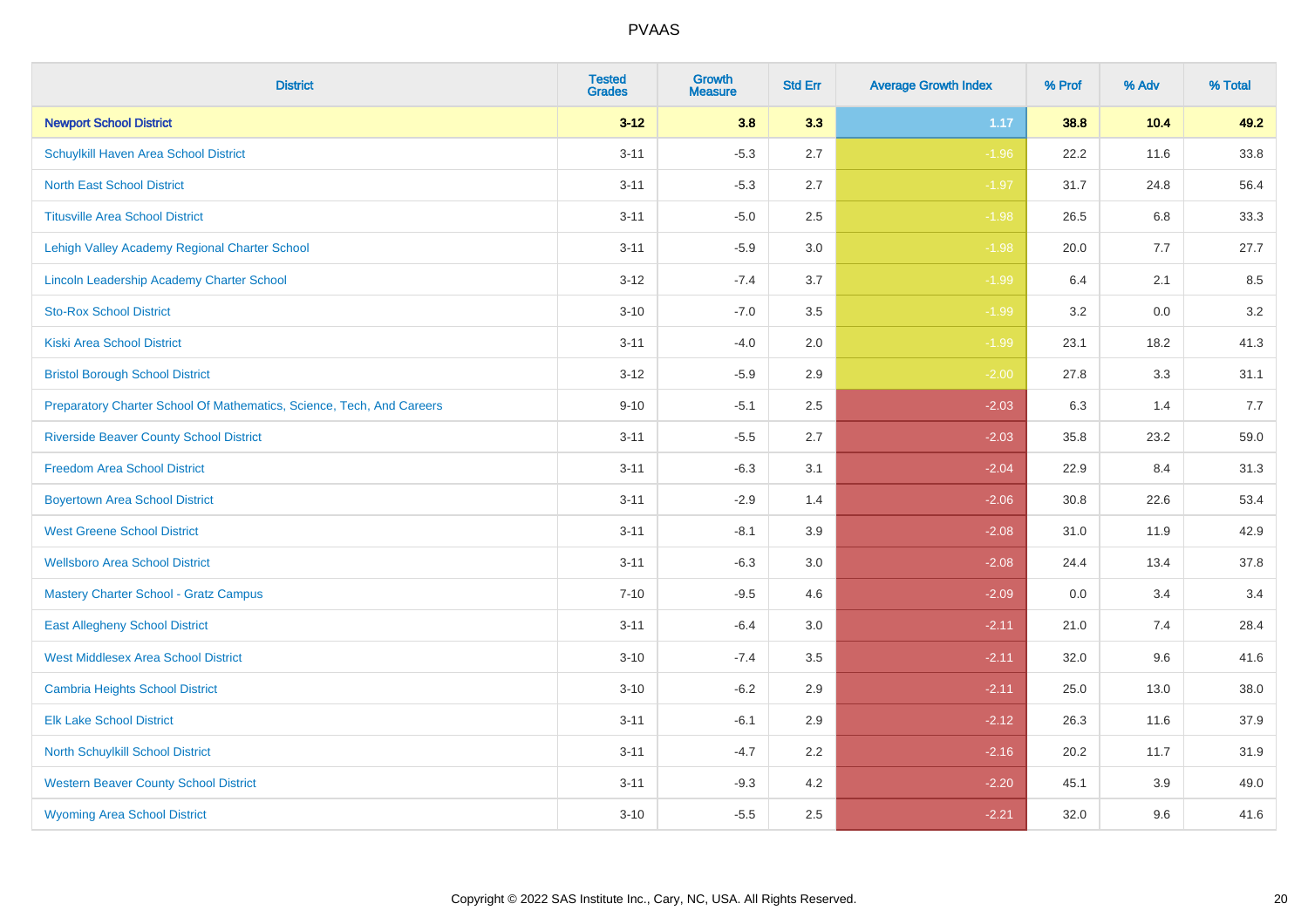| <b>District</b>                               | <b>Tested</b><br><b>Grades</b> | <b>Growth</b><br><b>Measure</b> | <b>Std Err</b> | <b>Average Growth Index</b> | % Prof | % Adv | % Total |
|-----------------------------------------------|--------------------------------|---------------------------------|----------------|-----------------------------|--------|-------|---------|
| <b>Newport School District</b>                | $3 - 12$                       | 3.8                             | 3.3            | 1.17                        | 38.8   | 10.4  | 49.2    |
| <b>Elizabeth Forward School District</b>      | $3 - 11$                       | $-5.5$                          | 2.5            | $-2.25$                     | 32.2   | 12.8  | 45.0    |
| <b>Yough School District</b>                  | $3 - 10$                       | $-6.2$                          | 2.7            | $-2.27$                     | 28.9   | 8.8   | 37.7    |
| <b>Owen J Roberts School District</b>         | $3 - 11$                       | $-3.5$                          | 1.5            | $-2.27$                     | 36.8   | 24.4  | 61.2    |
| <b>Susquenita School District</b>             | $3 - 11$                       | $-5.9$                          | 2.6            | $-2.28$                     | 30.6   | 13.9  | 44.4    |
| <b>Achievement House Charter School</b>       | $7 - 11$                       | $-8.2$                          | 3.6            | $-2.28$                     | 16.7   | 2.8   | 19.4    |
| <b>Carmichaels Area School District</b>       | $3 - 10$                       | $-7.0$                          | 3.1            | $-2.30$                     | 17.8   | 9.6   | 27.4    |
| <b>Commodore Perry School District</b>        | $3 - 11$                       | $-10.4$                         | 4.5            | $-2.30$                     | 29.4   | 5.9   | 35.3    |
| Jamestown Area School District                | $3 - 11$                       | $-9.5$                          | 4.1            | $-2.33$                     | 41.5   | 4.9   | 46.3    |
| <b>Riverside School District</b>              | $3 - 11$                       | $-6.2$                          | 2.7            | $-2.33$                     | 20.8   | 17.0  | 37.7    |
| <b>City CHS</b>                               | $10 - 11$                      | $-5.6$                          | 2.4            | $-2.34$                     | 15.9   | 1.5   | 17.4    |
| Octorara Area School District                 | $3 - 11$                       | $-7.5$                          | 3.2            | $-2.35$                     | 26.1   | 17.0  | 43.2    |
| <b>Pottsville Area School District</b>        | $3 - 12$                       | $-4.9$                          | 2.1            | $-2.36$                     | 21.8   | 7.9   | 29.6    |
| <b>Mount Pleasant Area School District</b>    | $3 - 11$                       | $-5.4$                          | 2.3            | $-2.37$                     | 33.3   | 8.7   | 42.0    |
| <b>Wyoming Valley West School District</b>    | $3 - 11$                       | $-5.5$                          | 2.3            | $-2.38$                     | 22.2   | 9.2   | 31.4    |
| <b>Redbank Valley School District</b>         | $3 - 11$                       | $-7.5$                          | 3.1            | $-2.41$                     | 12.4   | 10.6  | 23.1    |
| <b>Forbes Road School District</b>            | $3 - 11$                       | $-11.5$                         | 4.7            | $-2.43$                     | 23.1   | 10.3  | 33.3    |
| Pocono Mountain School District               | $3 - 12$                       | $-4.3$                          | 1.8            | $-2.43$                     | 35.5   | 17.1  | 52.6    |
| Perseus House Charter School Of Excellence    | $6 - 11$                       | $-6.4$                          | 2.6            | $-2.50$                     | 0.9    | 0.0   | 0.9     |
| <b>Columbia-Montour AVTS</b>                  | $9 - 10$                       | $-7.1$                          | 2.8            | $-2.52$                     | 19.5   | 3.2   | 22.7    |
| <b>Antietam School District</b>               | $3 - 10$                       | $-9.5$                          | 3.7            | $-2.57$                     | 20.9   | 1.5   | 22.4    |
| <b>Greater Nanticoke Area School District</b> | $3 - 12$                       | $-6.8$                          | 2.6            | $-2.58$                     | 15.2   | 8.9   | 24.1    |
| Catasauqua Area School District               | $3 - 12$                       | $-7.3$                          | 2.8            | $-2.58$                     | 27.1   | 11.2  | 38.3    |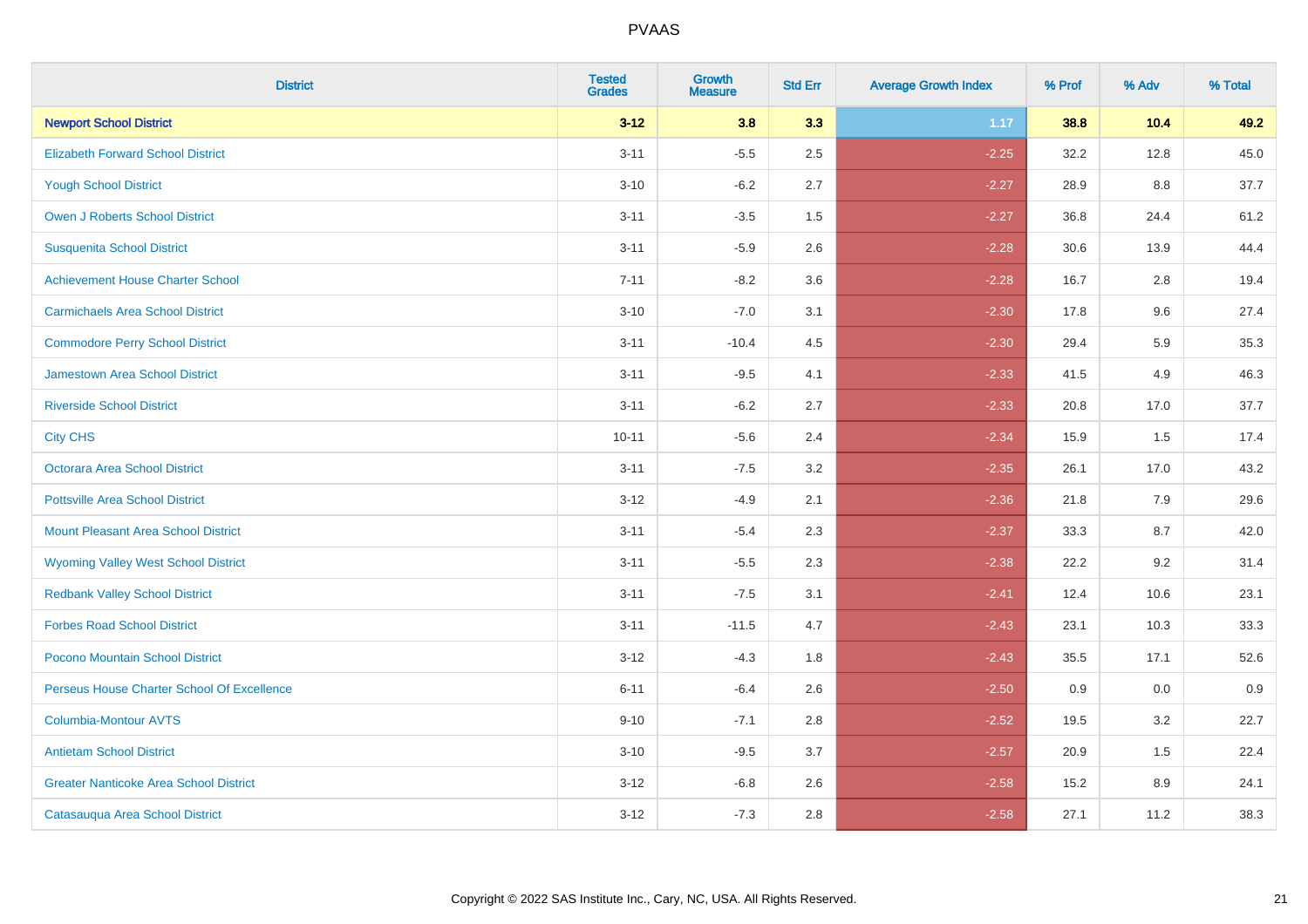| <b>District</b>                                | <b>Tested</b><br><b>Grades</b> | <b>Growth</b><br><b>Measure</b> | <b>Std Err</b> | <b>Average Growth Index</b> | % Prof | % Adv   | % Total |
|------------------------------------------------|--------------------------------|---------------------------------|----------------|-----------------------------|--------|---------|---------|
| <b>Newport School District</b>                 | $3 - 12$                       | 3.8                             | 3.3            | 1.17                        | 38.8   | 10.4    | 49.2    |
| <b>Union City Area School District</b>         | $3 - 12$                       | $-8.7$                          | 3.3            | $-2.59$                     | 29.7   | 10.9    | 40.6    |
| <b>Bethel Park School District</b>             | $3 - 11$                       | $-4.4$                          | 1.7            | $-2.62$                     | 40.1   | 27.3    | 67.4    |
| <b>Richland School District</b>                | $3 - 11$                       | $-6.9$                          | 2.6            | $-2.63$                     | 40.1   | 20.9    | 61.0    |
| <b>Turkeyfoot Valley Area School District</b>  | $3 - 12$                       | $-15.4$                         | 5.8            | $-2.66$                     | 3.8    | 3.8     | 7.6     |
| <b>Connellsville Area School District</b>      | $3 - 11$                       | $-5.3$                          | 2.0            | $-2.67$                     | 24.2   | $5.0\,$ | 29.1    |
| <b>Blairsville-Saltsburg School District</b>   | $3 - 11$                       | $-7.5$                          | 2.8            | $-2.67$                     | 20.1   | 8.2     | 28.3    |
| <b>Lawrence County CTC</b>                     | $10 - 11$                      | $-9.8$                          | 3.7            | $-2.68$                     | 7.3    | 0.0     | 7.3     |
| <b>Avonworth School District</b>               | $3 - 10$                       | $-6.2$                          | 2.3            | $-2.68$                     | 35.9   | 14.1    | 50.0    |
| <b>Governor Mifflin School District</b>        | $3 - 11$                       | $-4.4$                          | 1.6            | $-2.69$                     | 30.3   | 7.7     | 38.0    |
| <b>Eastern York School District</b>            | $3 - 11$                       | $-6.2$                          | 2.3            | $-2.70$                     | 27.8   | 18.5    | 46.4    |
| La Academia Partnership Charter School         | $6 - 11$                       | $-15.5$                         | 5.7            | $-2.70$                     | 2.3    | 0.0     | 2.3     |
| <b>Karns City Area School District</b>         | $3 - 11$                       | $-7.2$                          | 2.6            | $-2.71$                     | 26.4   | 20.8    | 47.2    |
| Selinsgrove Area School District               | $3 - 12$                       | $-5.7$                          | 2.1            | $-2.74$                     | 25.4   | 13.9    | 39.2    |
| <b>Clarion-Limestone Area School District</b>  | $3 - 12$                       | $-10.0$                         | 3.6            | $-2.76$                     | 28.3   | 20.0    | 48.3    |
| <b>Pottsgrove School District</b>              | $3 - 11$                       | $-5.5$                          | 2.0            | $-2.78$                     | 28.6   | 10.3    | 38.8    |
| <b>Quakertown Community School District</b>    | $3 - 12$                       | $-4.3$                          | 1.5            | $-2.79$                     | 33.8   | 20.1    | 53.8    |
| <b>Sharon City School District</b>             | $3 - 11$                       | $-6.5$                          | 2.3            | $-2.79$                     | 13.1   | 5.0     | 18.1    |
| <b>Innovative Arts Academy Charter School</b>  | $6 - 11$                       | $-7.2$                          | 2.5            | $-2.83$                     | 2.0    | 0.0     | 2.0     |
| Southern Columbia Area School District         | $3 - 11$                       | $-8.5$                          | 3.0            | $-2.83$                     | 30.5   | 12.8    | 43.3    |
| <b>Berwick Area School District</b>            | $3 - 11$                       | $-6.9$                          | 2.4            | $-2.84$                     | 22.3   | 11.5    | 33.8    |
| Mifflinburg Area School District               | $3 - 11$                       | $-6.0$                          | 2.1            | $-2.87$                     | 32.7   | 13.3    | 46.0    |
| <b>Carbon Career &amp; Technical Institute</b> | $9 - 11$                       | $-9.3$                          | 3.2            | $-2.92$                     | 19.6   | 2.2     | 21.7    |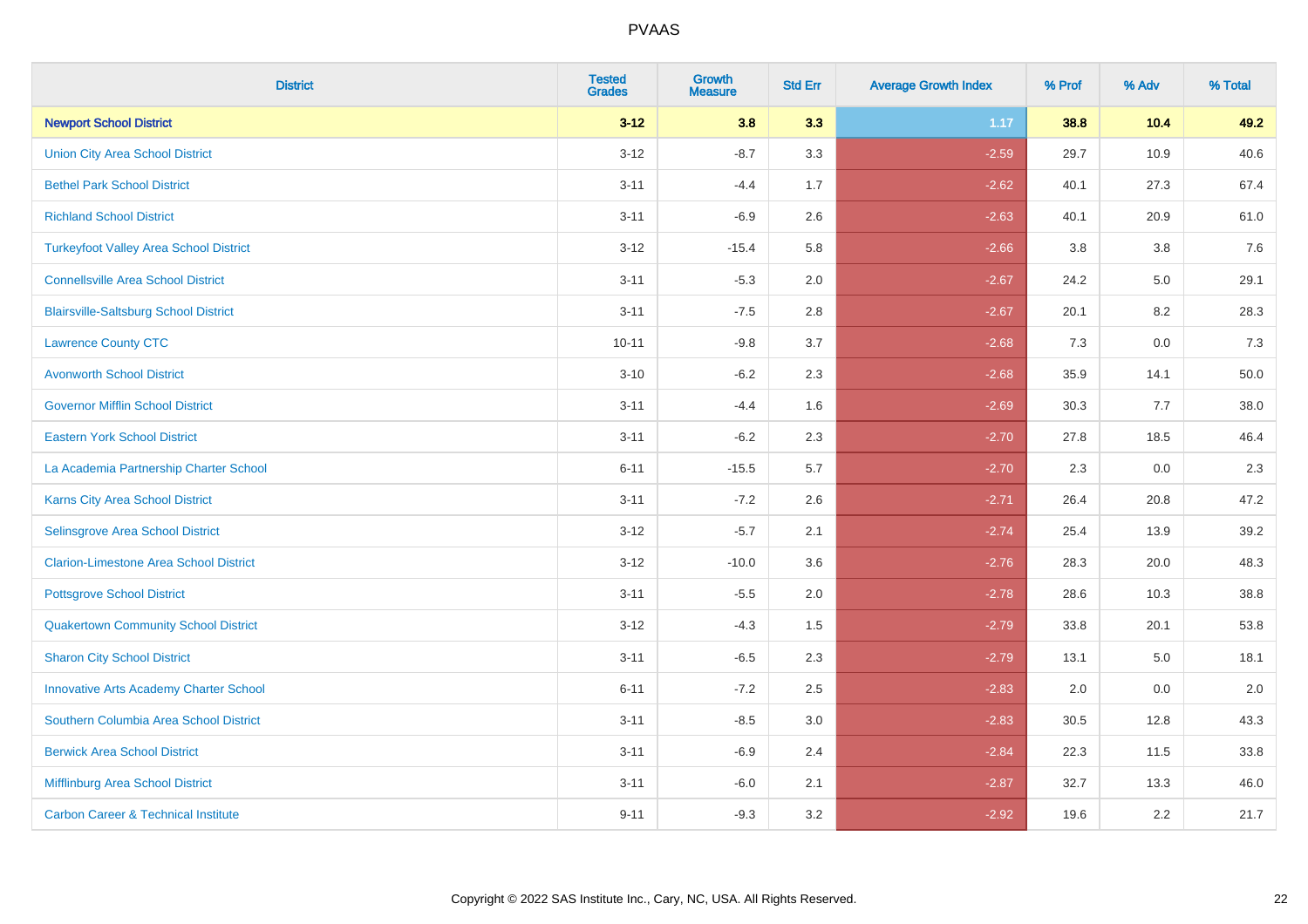| <b>District</b>                           | <b>Tested</b><br><b>Grades</b> | <b>Growth</b><br><b>Measure</b> | <b>Std Err</b> | <b>Average Growth Index</b> | % Prof | % Adv | % Total |
|-------------------------------------------|--------------------------------|---------------------------------|----------------|-----------------------------|--------|-------|---------|
| <b>Newport School District</b>            | $3 - 12$                       | 3.8                             | 3.3            | 1.17                        | 38.8   | 10.4  | 49.2    |
| <b>Baldwin-Whitehall School District</b>  | $3 - 11$                       | $-5.5$                          | 1.9            | $-2.93$                     | 32.0   | 14.7  | 46.7    |
| <b>Montour School District</b>            | $3 - 11$                       | $-6.1$                          | 2.1            | $-2.95$                     | 31.8   | 23.6  | 55.3    |
| <b>Carlisle Area School District</b>      | $3 - 11$                       | $-5.2$                          | 1.7            | $-2.99$                     | 28.0   | 19.3  | 47.3    |
| <b>Corry Area School District</b>         | $3 - 11$                       | $-6.8$                          | 2.3            | $-3.01$                     | 24.0   | 8.8   | 32.8    |
| <b>Gettysburg Area School District</b>    | $3 - 11$                       | $-6.0$                          | 2.0            | $-3.02$                     | 28.8   | 19.6  | 48.5    |
| Boys Latin Of Philadelphia Charter School | $6 - 12$                       | $-8.0$                          | 2.7            | $-3.02$                     | 1.4    | 0.0   | 1.4     |
| Imhotep Institute Charter High School     | $9 - 11$                       | $-17.6$                         | 5.8            | $-3.03$                     | 15.4   | 0.0   | 15.4    |
| <b>Greensburg Salem School District</b>   | $3 - 11$                       | $-6.9$                          | 2.2            | $-3.06$                     | 30.3   | 13.3  | 43.6    |
| California Area School District           | $3 - 10$                       | $-13.7$                         | 4.5            | $-3.06$                     | 41.7   | 16.7  | 58.3    |
| Jefferson-Morgan School District          | $3 - 10$                       | $-12.0$                         | 3.9            | $-3.09$                     | 28.6   | 6.1   | 34.7    |
| <b>Erie City School District</b>          | $3 - 12$                       | $-4.5$                          | 1.4            | $-3.09$                     | 13.4   | 6.7   | 20.1    |
| <b>Hanover Area School District</b>       | $3 - 11$                       | $-14.7$                         | 4.7            | $-3.13$                     | 12.1   | 3.0   | 15.2    |
| <b>Wissahickon School District</b>        | $3 - 10$                       | $-5.3$                          | 1.7            | $-3.14$                     | 27.5   | 29.0  | 56.6    |
| <b>Keystone Oaks School District</b>      | $3 - 11$                       | $-7.2$                          | 2.3            | $-3.14$                     | 30.0   | 11.1  | 41.0    |
| <b>Somerset Area School District</b>      | $3 - 11$                       | $-7.6$                          | 2.4            | $-3.17$                     | 21.0   | 14.5  | 35.5    |
| <b>Parkland School District</b>           | $3 - 11$                       | $-3.7$                          | 1.2            | $-3.17$                     | 31.4   | 30.6  | 62.0    |
| <b>Montoursville Area School District</b> | $3 - 12$                       | $-8.4$                          | 2.6            | $-3.17$                     | 38.8   | 18.2  | 57.0    |
| <b>Canon-Mcmillan School District</b>     | $3 - 11$                       | $-5.0$                          | 1.5            | $-3.25$                     | 30.8   | 28.5  | 59.3    |
| <b>Riverview School District</b>          | $3 - 11$                       | $-13.0$                         | 4.0            | $-3.29$                     | 43.1   | 7.8   | 51.0    |
| Lackawanna Trail School District          | $3 - 10$                       | $-11.0$                         | 3.3            | $-3.35$                     | 13.1   | 18.0  | 31.2    |
| East Stroudsburg Area School District     | $3 - 11$                       | $-4.9$                          | 1.4            | $-3.38$                     | 22.7   | 12.5  | 35.2    |
| <b>Mount Carmel Area School District</b>  | $3 - 11$                       | $-7.9$                          | 2.3            | $-3.38$                     | 18.2   | 4.4   | 22.6    |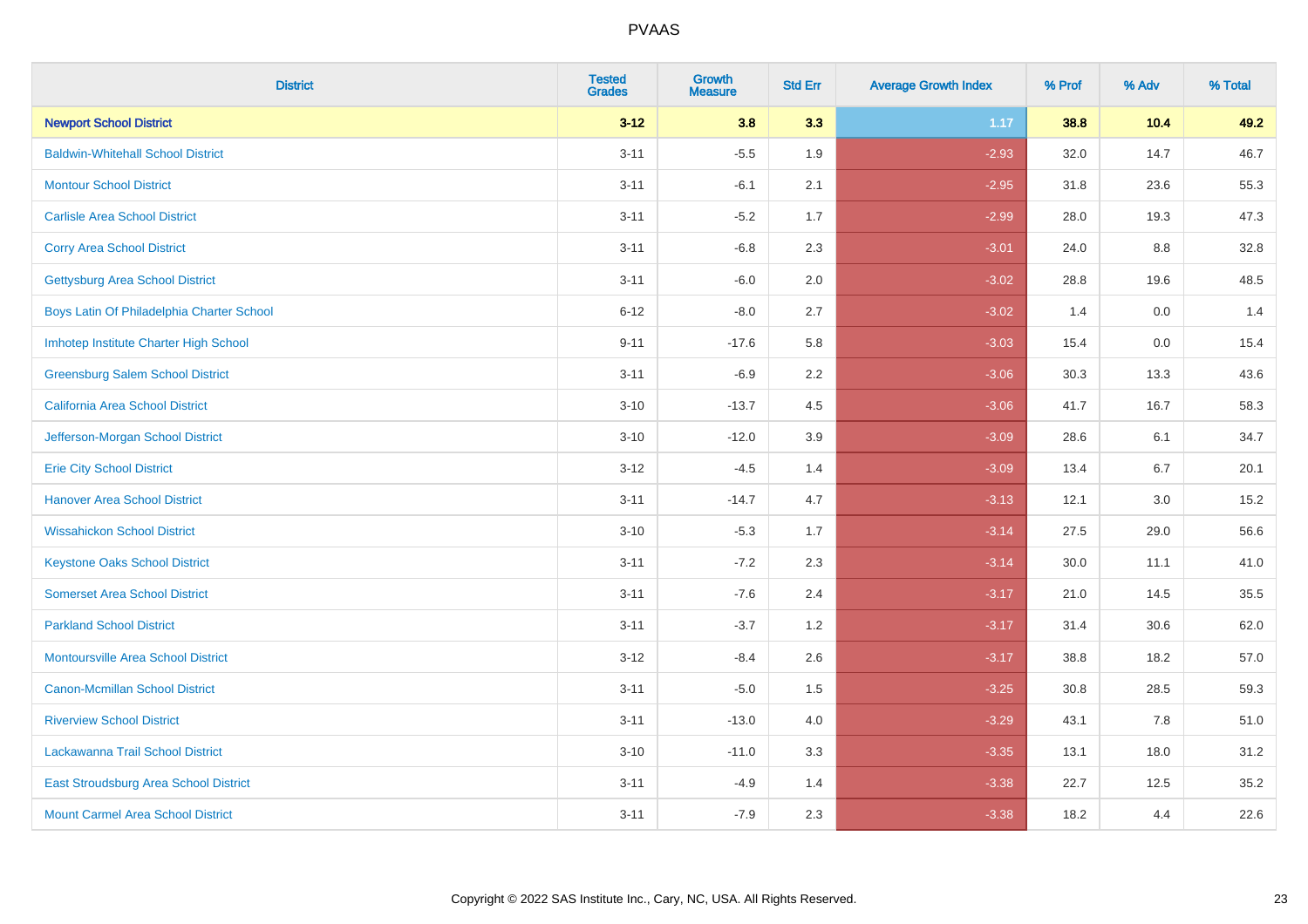| <b>District</b>                           | <b>Tested</b><br><b>Grades</b> | <b>Growth</b><br><b>Measure</b> | <b>Std Err</b> | <b>Average Growth Index</b> | % Prof | % Adv | % Total |
|-------------------------------------------|--------------------------------|---------------------------------|----------------|-----------------------------|--------|-------|---------|
| <b>Newport School District</b>            | $3 - 12$                       | 3.8                             | 3.3            | 1.17                        | 38.8   | 10.4  | 49.2    |
| <b>Shikellamy School District</b>         | $3 - 10$                       | $-8.3$                          | 2.4            | $-3.42$                     | 20.8   | 18.5  | 39.2    |
| <b>Ligonier Valley School District</b>    | $3 - 11$                       | $-10.8$                         | 3.1            | $-3.43$                     | 34.1   | 5.8   | 39.9    |
| <b>South Park School District</b>         | $3 - 11$                       | $-8.8$                          | 2.5            | $-3.46$                     | 28.1   | 17.0  | 45.2    |
| <b>Burgettstown Area School District</b>  | $3 - 11$                       | $-11.2$                         | 3.2            | $-3.46$                     | 16.0   | 2.7   | 18.7    |
| Mechanicsburg Area School District        | $3 - 11$                       | $-5.7$                          | 1.6            | $-3.48$                     | 35.1   | 16.0  | 51.2    |
| Morrisville Borough School District       | $3 - 11$                       | $-13.1$                         | 3.7            | $-3.52$                     | 4.9    | 1.6   | 6.6     |
| <b>West York Area School District</b>     | $3 - 12$                       | $-9.8$                          | 2.7            | $-3.57$                     | 21.9   | 10.9  | 32.8    |
| <b>Old Forge School District</b>          | $3 - 12$                       | $-11.3$                         | 3.1            | $-3.62$                     | 28.6   | 13.2  | 41.8    |
| <b>Shade-Central City School District</b> | $3 - 11$                       | $-14.6$                         | 4.0            | $-3.68$                     | 9.6    | 0.0   | 9.6     |
| Jefferson County-Dubois AVTS              | $9 - 11$                       | $-11.7$                         | 3.1            | $-3.72$                     | 17.6   | 2.8   | 20.4    |
| <b>Pittston Area School District</b>      | $3 - 11$                       | $-8.2$                          | 2.2            | $-3.75$                     | 26.7   | 14.8  | 41.5    |
| <b>Mohawk Area School District</b>        | $3 - 11$                       | $-10.5$                         | 2.8            | $-3.75$                     | 35.1   | 10.6  | 45.7    |
| <b>Grove City Area School District</b>    | $3 - 12$                       | $-8.8$                          | 2.3            | $-3.89$                     | 25.6   | 16.4  | 42.0    |
| <b>Tacony Academy Charter School</b>      | $3 - 11$                       | $-12.9$                         | 3.3            | $-3.90$                     | 8.6    | 1.4   | 10.0    |
| <b>Bethlehem Area School District</b>     | $3 - 11$                       | $-4.5$                          | 1.1            | $-3.91$                     | 20.4   | 11.3  | 31.7    |
| <b>Tussey Mountain School District</b>    | $3 - 12$                       | $-13.0$                         | 3.3            | $-3.93$                     | 11.1   | 3.2   | 14.3    |
| <b>Windber Area School District</b>       | $3 - 11$                       | $-11.9$                         | 3.0            | $-3.94$                     | 41.0   | 10.3  | 51.3    |
| <b>Plum Borough School District</b>       | $3 - 11$                       | $-9.4$                          | 2.4            | $-3.98$                     | 32.9   | 27.4  | 60.4    |
| <b>Ellwood City Area School District</b>  | $3 - 11$                       | $-12.5$                         | 3.1            | $-4.00$                     | 26.7   | 8.7   | 35.4    |
| <b>Deer Lakes School District</b>         | $3 - 11$                       | $-10.0$                         | 2.5            | $-4.02$                     | 27.7   | 9.9   | 37.6    |
| <b>Southmoreland School District</b>      | $3 - 11$                       | $-12.5$                         | 3.1            | $-4.04$                     | 33.3   | 15.5  | 48.8    |
| <b>Milton Area School District</b>        | $3 - 11$                       | $-10.1$                         | 2.5            | $-4.04$                     | 23.0   | 11.3  | 34.2    |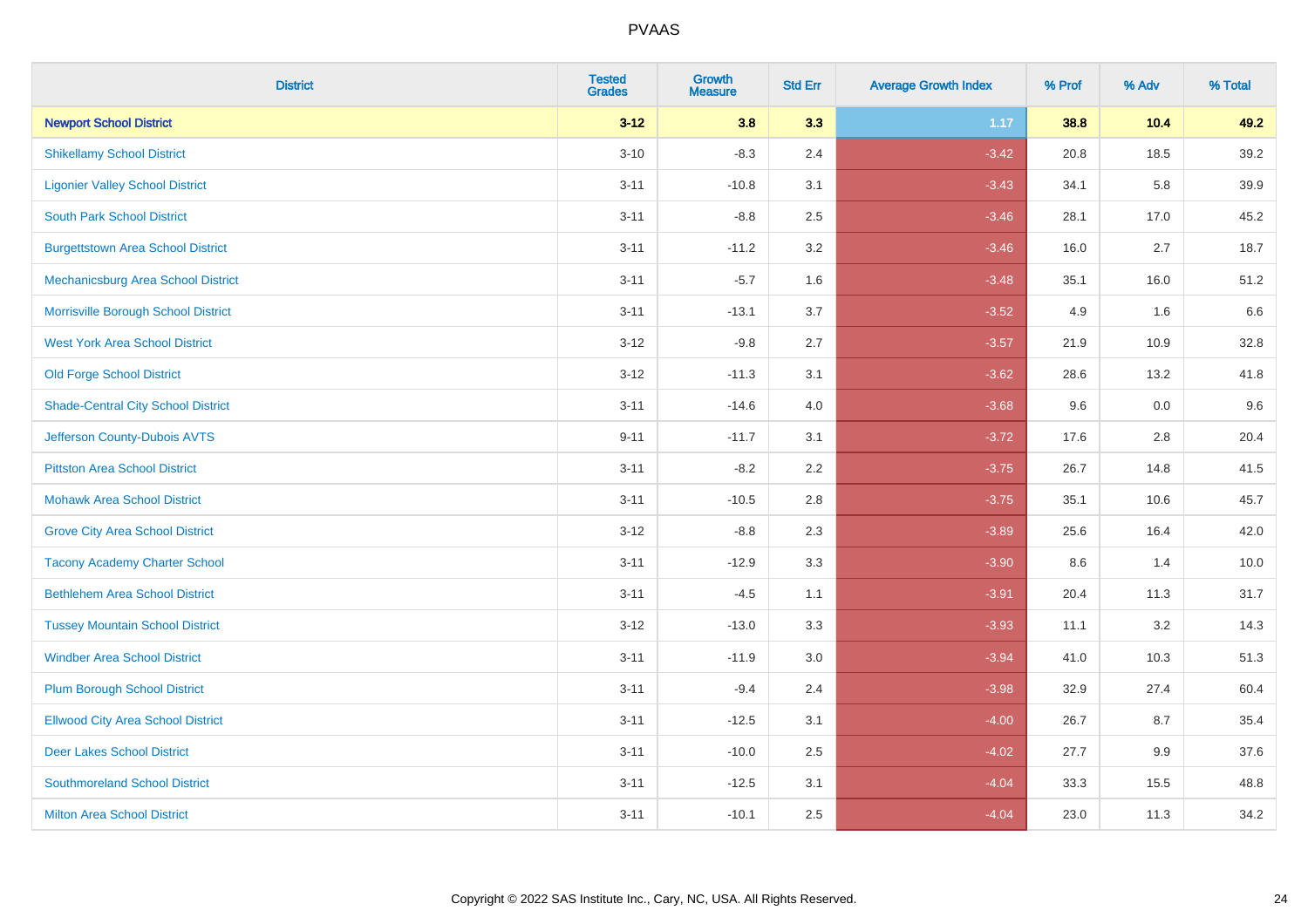| <b>District</b>                               | <b>Tested</b><br><b>Grades</b> | <b>Growth</b><br><b>Measure</b> | <b>Std Err</b> | <b>Average Growth Index</b> | % Prof | % Adv   | % Total |
|-----------------------------------------------|--------------------------------|---------------------------------|----------------|-----------------------------|--------|---------|---------|
| <b>Newport School District</b>                | $3 - 12$                       | 3.8                             | 3.3            | 1.17                        | 38.8   | 10.4    | 49.2    |
| <b>Scranton School District</b>               | $3 - 12$                       | $-10.1$                         | 2.5            | $-4.04$                     | 20.0   | 7.7     | 27.7    |
| <b>Mcguffey School District</b>               | $3 - 11$                       | $-12.1$                         | 3.0            | $-4.06$                     | 12.8   | 5.9     | 18.6    |
| <b>Moniteau School District</b>               | $3 - 11$                       | $-11.8$                         | 2.9            | $-4.07$                     | 22.6   | $5.0\,$ | 27.6    |
| <b>Mid Valley School District</b>             | $3 - 10$                       | $-11.1$                         | 2.7            | $-4.07$                     | 28.3   | 8.1     | 36.4    |
| <b>Panther Valley School District</b>         | $3 - 12$                       | $-13.3$                         | 3.2            | $-4.10$                     | 31.5   | 4.1     | 35.6    |
| <b>Williamsburg Community School District</b> | $3 - 11$                       | $-16.9$                         | 4.1            | $-4.14$                     | 22.4   | 0.0     | 22.4    |
| <b>Central Fulton School District</b>         | $3 - 11$                       | $-13.3$                         | 3.2            | $-4.20$                     | 18.1   | 9.7     | 27.8    |
| <b>Chartiers Valley School District</b>       | $3 - 11$                       | $-9.1$                          | 2.1            | $-4.23$                     | 20.7   | 17.4    | 38.0    |
| <b>Central Dauphin School District</b>        | $3 - 11$                       | $-5.2$                          | 1.2            | $-4.24$                     | 29.3   | 8.7     | 38.0    |
| <b>Interboro School District</b>              | $3 - 12$                       | $-8.4$                          | 2.0            | $-4.27$                     | 27.6   | 6.4     | 34.1    |
| <b>Big Spring School District</b>             | $3 - 11$                       | $-9.8$                          | 2.3            | $-4.32$                     | 23.6   | 12.9    | 36.5    |
| <b>General Mclane School District</b>         | $3 - 11$                       | $-10.7$                         | 2.4            | $-4.40$                     | 34.0   | 15.6    | 49.6    |
| <b>Chambersburg Area School District</b>      | $3 - 11$                       | $-5.6$                          | 1.3            | $-4.42$                     | 24.2   | 15.2    | 39.4    |
| <b>Greenville Area School District</b>        | $3 - 11$                       | $-13.2$                         | 3.0            | $-4.45$                     | 32.1   | 4.6     | 36.7    |
| Jim Thorpe Area School District               | $3 - 11$                       | $-10.9$                         | 2.4            | $-4.48$                     | 19.5   | 6.0     | 25.5    |
| <b>Hanover Public School District</b>         | $3 - 11$                       | $-12.4$                         | 2.7            | $-4.50$                     | 22.7   | $6.2\,$ | 28.9    |
| <b>Northwestern School District</b>           | $3 - 11$                       | $-14.6$                         | 3.2            | $-4.51$                     | 32.5   | 13.7    | 46.2    |
| <b>Dunmore School District</b>                | $3 - 11$                       | $-12.2$                         | 2.7            | $-4.51$                     | 15.0   | 5.3     | 20.4    |
| <b>Derry Area School District</b>             | $3 - 11$                       | $-11.8$                         | 2.6            | $-4.53$                     | 34.8   | 6.1     | 40.9    |
| <b>Fannett-Metal School District</b>          | $3 - 11$                       | $-22.3$                         | 4.8            | $-4.65$                     | 16.4   | 6.6     | 23.0    |
| <b>Neshannock Township School District</b>    | $3 - 10$                       | $-12.5$                         | 2.7            | $-4.73$                     | 29.0   | 13.0    | 42.0    |
| <b>Girard School District</b>                 | $3 - 11$                       | $-12.3$                         | 2.6            | $-4.76$                     | 29.7   | 18.9    | 48.6    |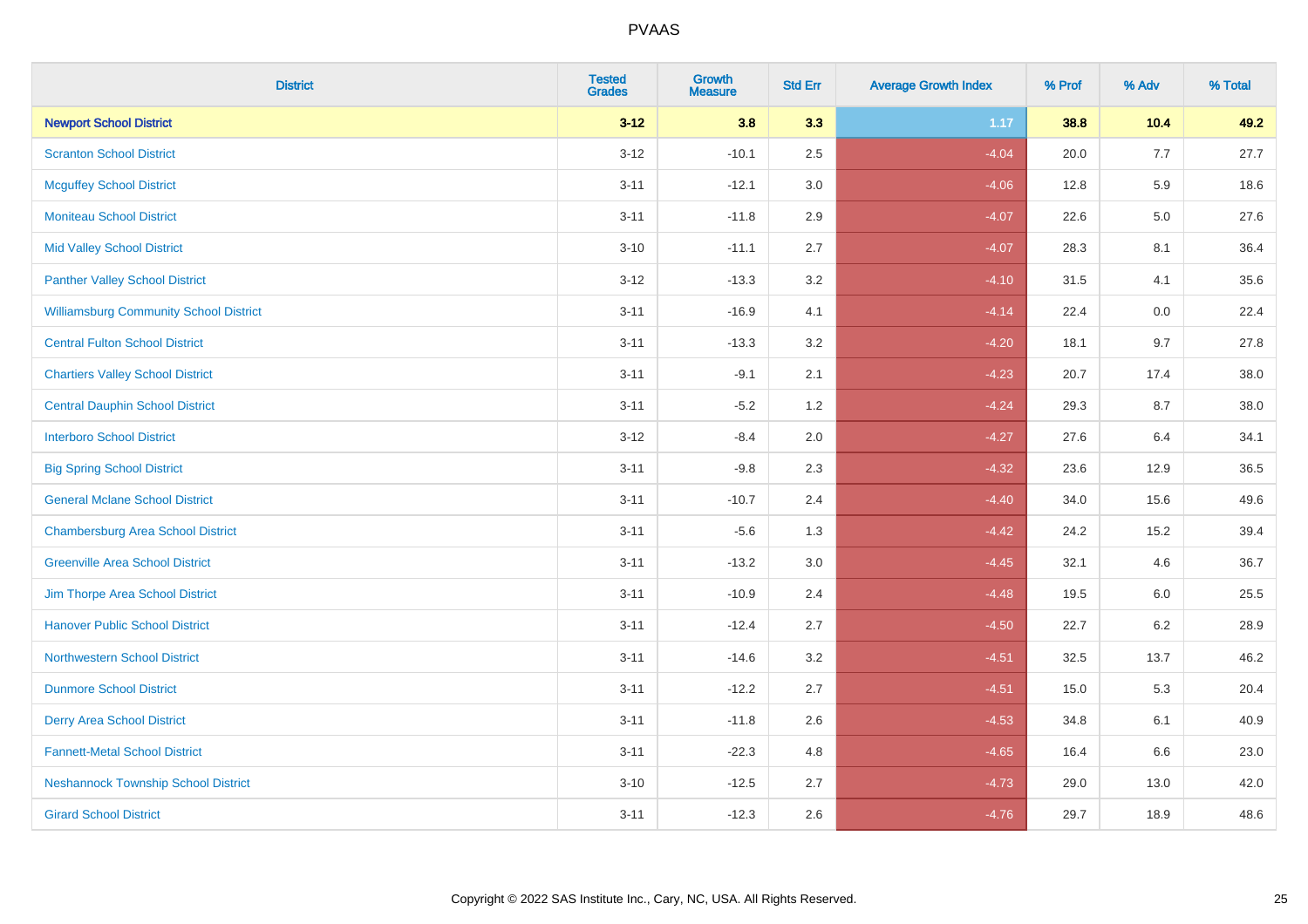| <b>District</b>                                    | <b>Tested</b><br><b>Grades</b> | <b>Growth</b><br><b>Measure</b> | <b>Std Err</b> | <b>Average Growth Index</b> | % Prof | % Adv   | % Total |
|----------------------------------------------------|--------------------------------|---------------------------------|----------------|-----------------------------|--------|---------|---------|
| <b>Newport School District</b>                     | $3 - 12$                       | 3.8                             | 3.3            | 1.17                        | 38.8   | 10.4    | 49.2    |
| Lehigh Valley Charter High School For The Arts     | $9 - 10$                       | $-11.8$                         | 2.5            | $-4.76$                     | 28.9   | 5.7     | 34.6    |
| <b>West Mifflin Area School District</b>           | $3 - 12$                       | $-11.9$                         | 2.5            | $-4.77$                     | 15.9   | 4.0     | 19.9    |
| <b>Chartiers-Houston School District</b>           | $3 - 10$                       | $-16.5$                         | 3.5            | $-4.79$                     | 26.3   | 6.6     | 32.9    |
| <b>Executive Education Academy Charter School</b>  | $3 - 10$                       | $-14.6$                         | 3.0            | $-4.81$                     | 8.5    | 1.2     | 9.8     |
| <b>Trinity Area School District</b>                | $3 - 11$                       | $-8.7$                          | 1.8            | $-4.87$                     | 20.9   | 9.8     | 30.8    |
| Meyersdale Area School District                    | $3 - 11$                       | $-16.1$                         | 3.3            | $-4.94$                     | 20.3   | 5.8     | 26.1    |
| <b>East Lycoming School District</b>               | $3 - 11$                       | $-10.9$                         | 2.1            | $-5.08$                     | 22.5   | 8.2     | 30.8    |
| <b>Wilkes-Barre Area School District</b>           | $3 - 11$                       | $-12.4$                         | 2.4            | $-5.18$                     | 14.2   | 3.7     | 17.9    |
| <b>Bristol Township School District</b>            | $3 - 11$                       | $-7.4$                          | 1.4            | $-5.32$                     | 13.8   | 4.6     | 18.4    |
| Philadelphia Academy Charter School                | $3 - 11$                       | $-14.7$                         | 2.7            | $-5.42$                     | 21.6   | 3.9     | 25.5    |
| <b>Washington School District</b>                  | $3 - 11$                       | $-15.9$                         | 2.9            | $-5.44$                     | 12.9   | 1.7     | 14.7    |
| <b>Lincoln Park Performing Arts Charter School</b> | $7 - 11$                       | $-14.9$                         | 2.7            | $-5.45$                     | 39.3   | $8.9\,$ | 48.2    |
| <b>Frazier School District</b>                     | $3 - 11$                       | $-18.9$                         | 3.4            | $-5.49$                     | 18.3   | 1.4     | 19.7    |
| <b>Aliquippa School District</b>                   | $3 - 11$                       | $-20.0$                         | 3.6            | $-5.54$                     | 1.7    | 0.0     | 1.7     |
| <b>Central Cambria School District</b>             | $3 - 11$                       | $-12.7$                         | 2.3            | $-5.61$                     | 19.4   | 7.4     | 26.9    |
| <b>Coatesville Area School District</b>            | $3 - 11$                       | $-9.5$                          | 1.6            | $-5.81$                     | 12.8   | 3.3     | 16.2    |
| <b>New Castle Area School District</b>             | $3 - 12$                       | $-13.6$                         | 2.3            | $-5.99$                     | 17.6   | 2.0     | 19.5    |
| <b>Kennett Consolidated School District</b>        | $3 - 11$                       | $-10.4$                         | 1.7            | $-6.27$                     | 28.7   | 14.0    | 42.7    |
| <b>Big Beaver Falls Area School District</b>       | $3 - 11$                       | $-17.9$                         | 2.8            | $-6.27$                     | 9.4    | 2.8     | 12.2    |
| <b>Hempfield Area School District</b>              | $3 - 12$                       | $-10.2$                         | 1.6            | $-6.37$                     | 28.1   | 19.2    | 47.3    |
| York Co School Of Technology                       | $9 - 12$                       | $-10.9$                         | 1.6            | $-6.79$                     | 22.6   | 4.0     | 26.6    |
| <b>Greater Latrobe School District</b>             | $3 - 11$                       | $-14.1$                         | 2.0            | $-7.14$                     | 41.0   | 12.6    | 53.6    |